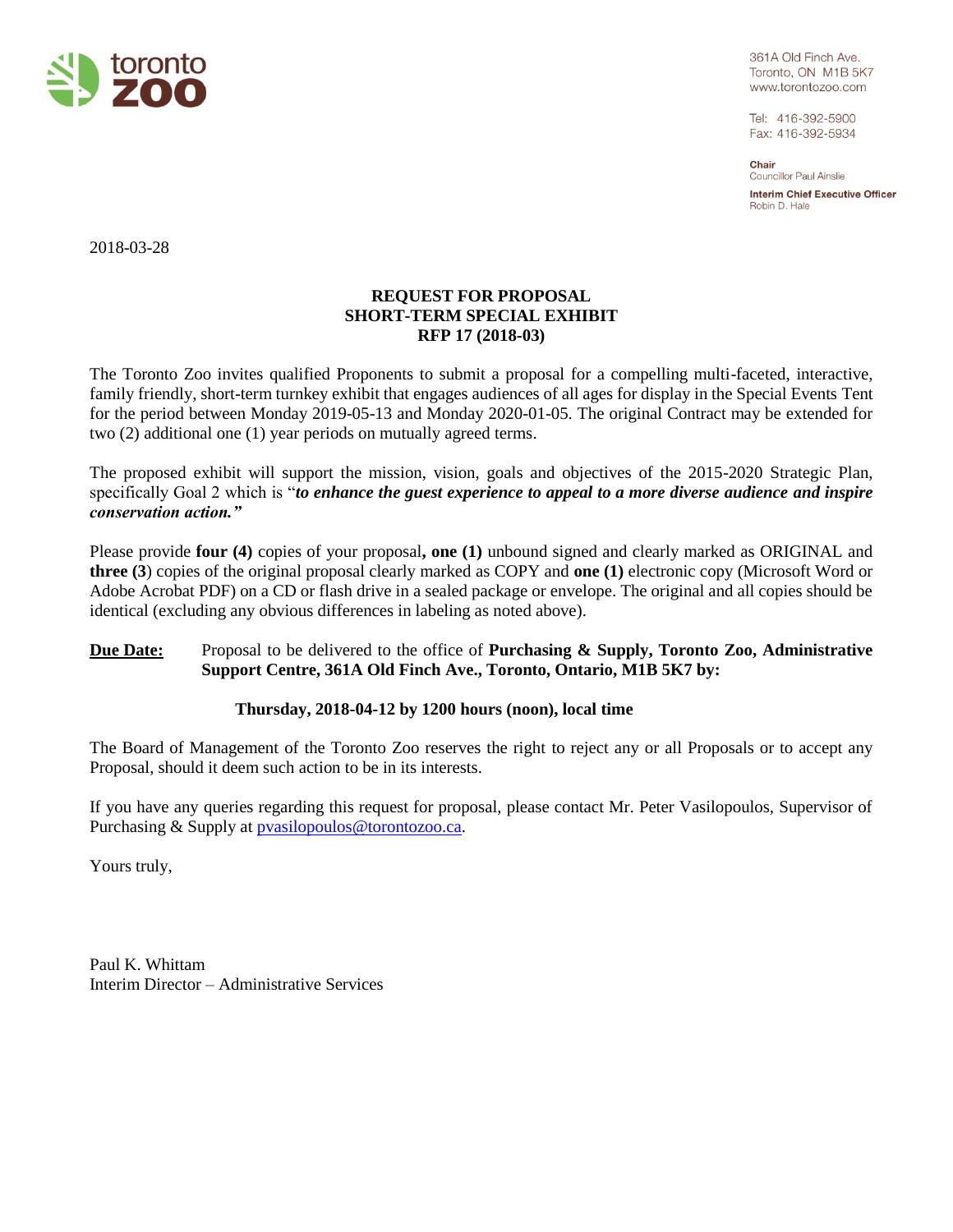# **Table of Contents**

| <b>SECTION</b>     | <b>SECTION DESCRIPTION</b>                              | PAGE (S)       |
|--------------------|---------------------------------------------------------|----------------|
| <b>RFP LETTER</b>  | <b>Invitation Letter</b>                                |                |
| <b>T.O.C.</b>      | <b>Table of Contents</b>                                | $\overline{2}$ |
| 1.0                | <b>Instructions</b>                                     | 3              |
| 2.0                | <b>General Terms</b>                                    | 4              |
| 3.0                | Background and Scope of Work                            | 5              |
| 4.0                | <b>Proponent Submission Requirements</b>                | 9              |
| 5.0                | Schedule of Events                                      | 9              |
| 6.0                | Proposal Evaluation Criteria                            | 10             |
| 7.0                | <b>Contract Requirements</b>                            | 11             |
| 8.0                | Terms & Conditions                                      | 12             |
| 9.0                | <b>Submission Forms</b>                                 | 17             |
|                    | <b>Submission Label</b>                                 | 19             |
|                    | Notice of No Bid                                        | 20             |
| <b>Appendix I</b>  | Accessibility for Ontarions with Disabilities Standards | 21             |
| <b>Appendix II</b> | Sample Service Agreement                                |                |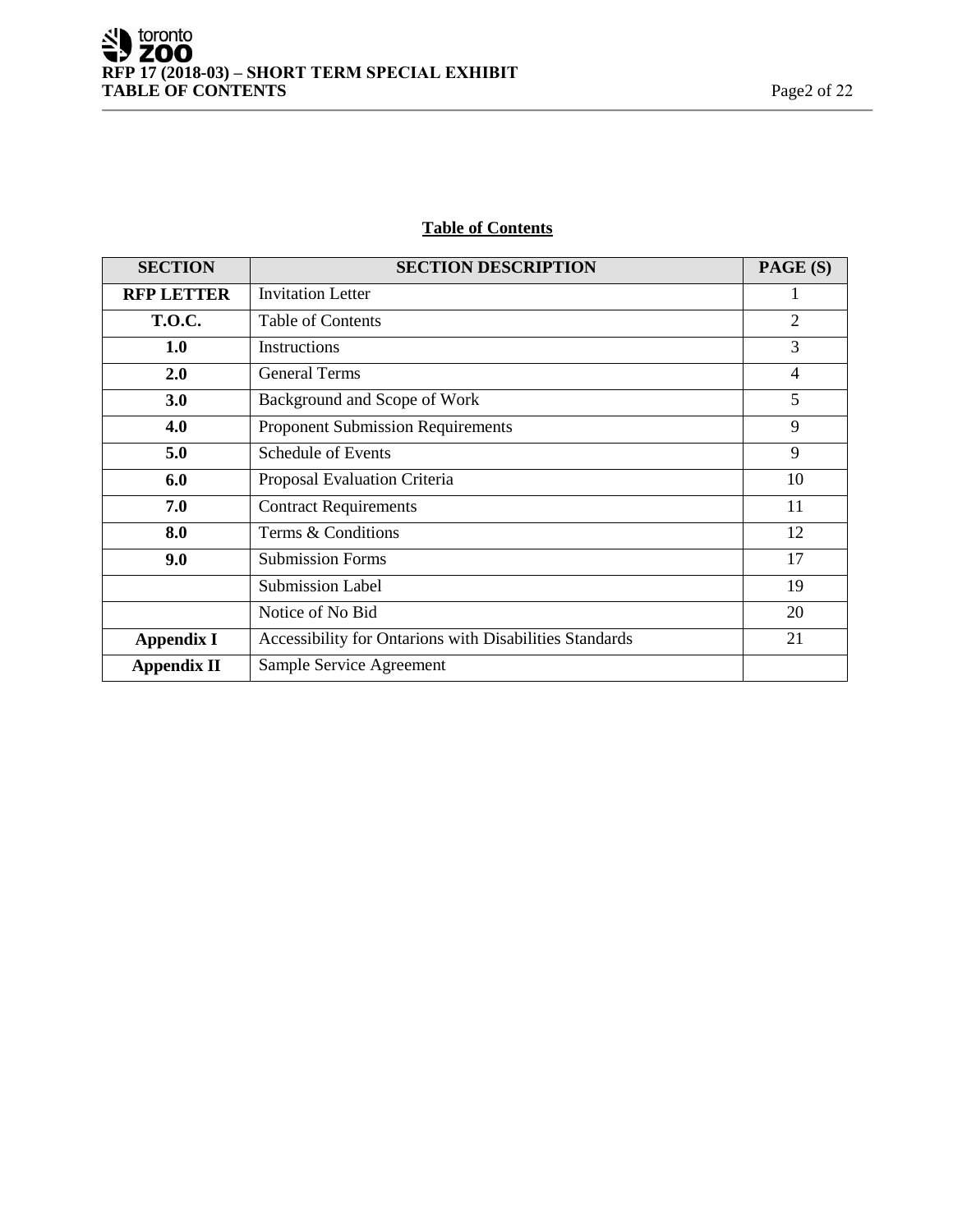# **1.0 INSTRUCTIONS**

- **1.1** Ensure that you have received all **21**pages of the RFP package.
- **1.2** Complete ALL FORMS by due date and time received on or before **Thursday, 2018-04-12, by 1200 hours (noon) local time** or your Proposal will not be considered. Include signed copies of any addenda with your submission package. Use the attached submission label when you submit your response and deliver to the Toronto Zoo
- **1.3** Provide **four (4)** copies of your proposal**, one (1)** unbound signed and clearly marked as ORIGINAL and **three (3**) copies of the original proposal clearly marked as COPY and **one (1)** electronic copy (Microsoft Word or Adobe Acrobat PDF) on a CD or flash drive in a sealed package or envelope. The original and all copies should be identical (excluding any obvious differences in labeling as noted above).
- **1.4** If the Toronto Zoo determines that an amendment is required to this RFP, the Toronto Zoo representative will issue by email or post a written addendum on the Toronto Zoo Website that will form part of this RFP. It is the responsibility of the bidder to check the website and to download the addendum from the Toronto Zoo's website. No amendment of any kind to the RFP is effective unless it is provided by email or posted in a formal written addendum on the Toronto Zoo website. Upon submitting a Proposal, Proponents will be deemed to have received notice of all addenda and acknowledged on the submission form.
- **1.5** Proposals must not be submitted by facsimile or email.
- **1.6** Unless otherwise indicated herein, the prices stated are payable in Canadian Funds, excluding HST.
- **1.7** Use the attached submission label, when you submit your response in a sealed envelope or package and deliver to the Toronto Zoo.
- **1.8** Prices shall remain in effect for a period of ninety (90) days from the Proposal due date.
- **1.9** The Successful Proponent will conform to and enforce strict compliance with the Occupational Health and Safety Act R.S.O. 1990, as amended (OHSA) and Workplace Safety and Insurance Board (WSIB) in the performance of the Work/Services.
- **1.10** The Successful Proponent must adhere to all relevant Toronto Zoo policies, including, but not limited to, the Toronto Zoo Health and Safety Policy, the Working in the Vicinity of Animal Containments Policy and the Vehicles on Site Policy, copies of which the Chief Operating Officer (COO) shall supply to the Successful Proponent.
- **1.11** The Successful Proponent shall keep proper record of accounts including supporting documents for the services rendered as a result of this RFP and these records of account shall be open for inspection and/or audit by the Zoo upon reasonable request during normal business house at the Zoo. Such records shall be retained for two (2) years following the completion of the services.
- **1.12** The RFP should not be construed as an offer or a contract to purchase goods or services.
- **1.13** Proponents shall not issue any news releases or make any public announcements concerning the RFP, the awarding of this or any contract or any element of the subject project without the prior written consent of the Toronto Zoo and then, only in coordination with the Toronto Zoo.
- **1.14** For any questions concerning the contract terms and conditions of this RFP, please contact: Peter Vasilopoulos Supervisor, Purchasing & Supply Tel: 416-392-5916

E-mail: pvasilopoulos@torontozoo.ca

For any technical queries concerning the specifications of this RFP, please contact:

Jennifer Tracey Senior Director, Marketing, Communications & Partnerships Tel: 416-392-5936 E-mail: [jtracey@torontozoo.ca](mailto:jtracey@torontozoo.ca)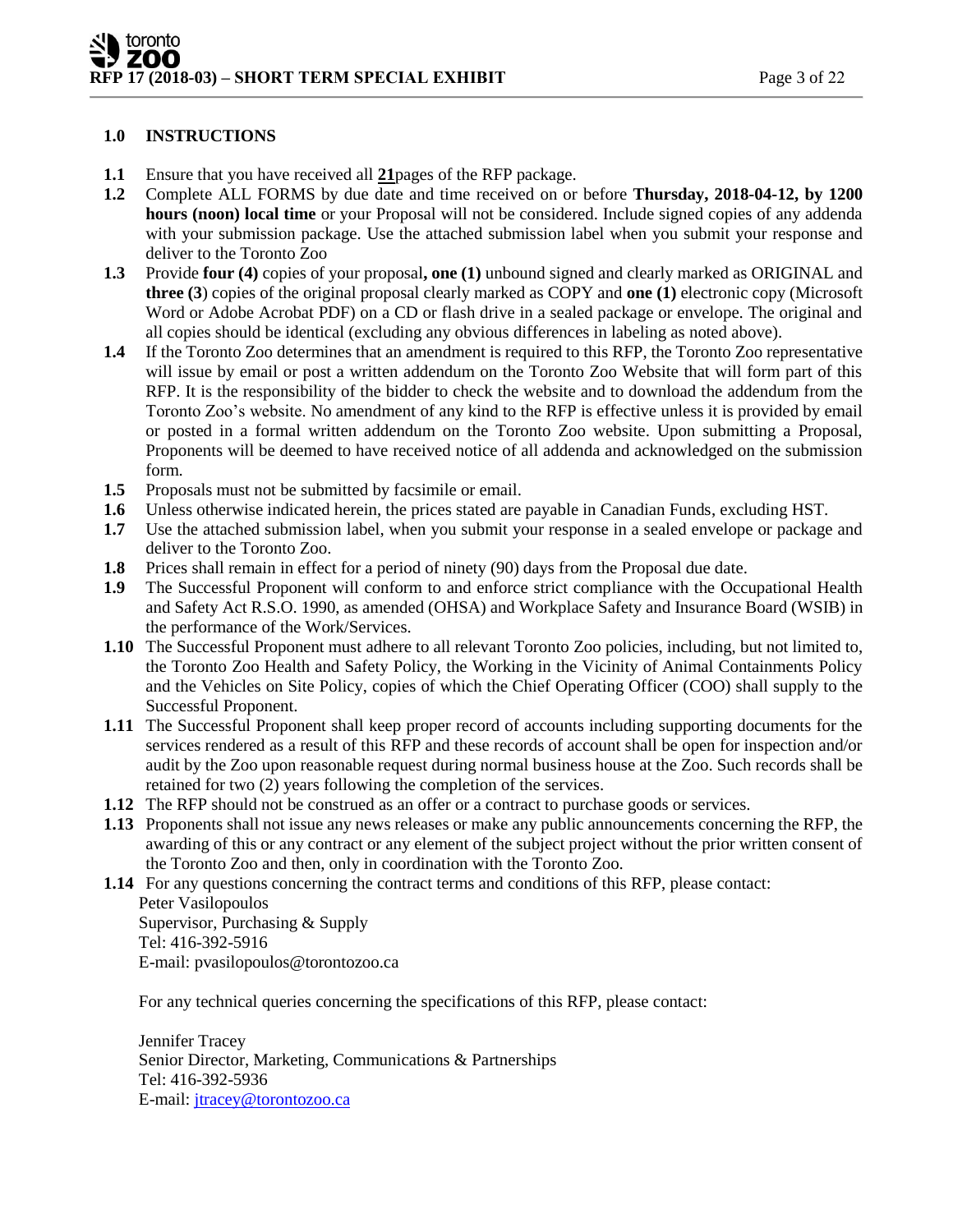# toronto ZOO **RFP 17** (2018-03) – **SHORT TERM SPECIAL EXHIBIT** Page 4 of 22

# **2.0 GENERAL TERMS**

- 2.1 The following definitions will apply to this Request for Proposal and to any subsequent Contract:
	- 2.1.1 **"Board" or "Toronto Zoo"** means the Board of Management of the Toronto Zoo;
	- 2.1.2 **"CEO"** means the Chief Executive Officer of the Toronto Zoo;
	- 2.1.3 **"COO"** means the Chief Operating Officer or designate of the Toronto Zoo;
	- 2.1.4 "**Contractor**" means the person, partnership or corporation contracting with the Board to provide the required Services;
	- 2.1.5 "**Contract**" means acceptance by the Toronto Zoo (by way of written acknowledgement, Agreement, Contract or Purchase Order) to furnish Services for money or other considerations;
	- 2.1.6 "**Contract Price**" means the price payable under the contract to the Contractor, being the Proposal Price eventually accepted by the Board of Management of the Toronto Zoo subject to any changes pursuant to the Contract Requirements;
	- 2.1.7 **"Preferred Proponent"** means the Proponent whose Proposal, as determined by Board staff through the evaluation analysis described in the RFP, provides the best overall value in meeting the Board's requirements, and may be recommended for award;
	- 2.1.8 **"Prime Proponent"** means a person, partnership or corporation of firm that submits a Proposal in response to this RFP on a behalf of a joint venture or consortium;
	- 2.1.9 "**Project Co-ordinator**" is the person designated by the Board to manage the project for the Toronto Zoo;
	- 2.1.10 **"Proponent"** means an individual or company that submits or intends to submit, a proposal in response to this Request for Proposal;
	- 2.1.11 "**Proposal Price**", "Contract" and "Contract Documents" have the meanings set out therefore in clauses contained in these documents;
	- 2.1.12 **"Request for Proposal (RFP)"** means the RFP document in its entirety, inclusive of any addenda that may be issued by the Toronto Zoo;
	- 2.1.13 "**Services" or "Work**" means everything that is necessary to be performed, furnished delivered by the Proponent to meet the Proponent's obligation under this Contract;
	- 2.1.14 "**SET**" means the area of the Facility known as the Special Events Tent area in which the Exhibit is to be held;
	- 2.1.15 **"Successful Proponent"** means the Preferred Proponent with whom the Board intends to negotiate an awarded Agreement.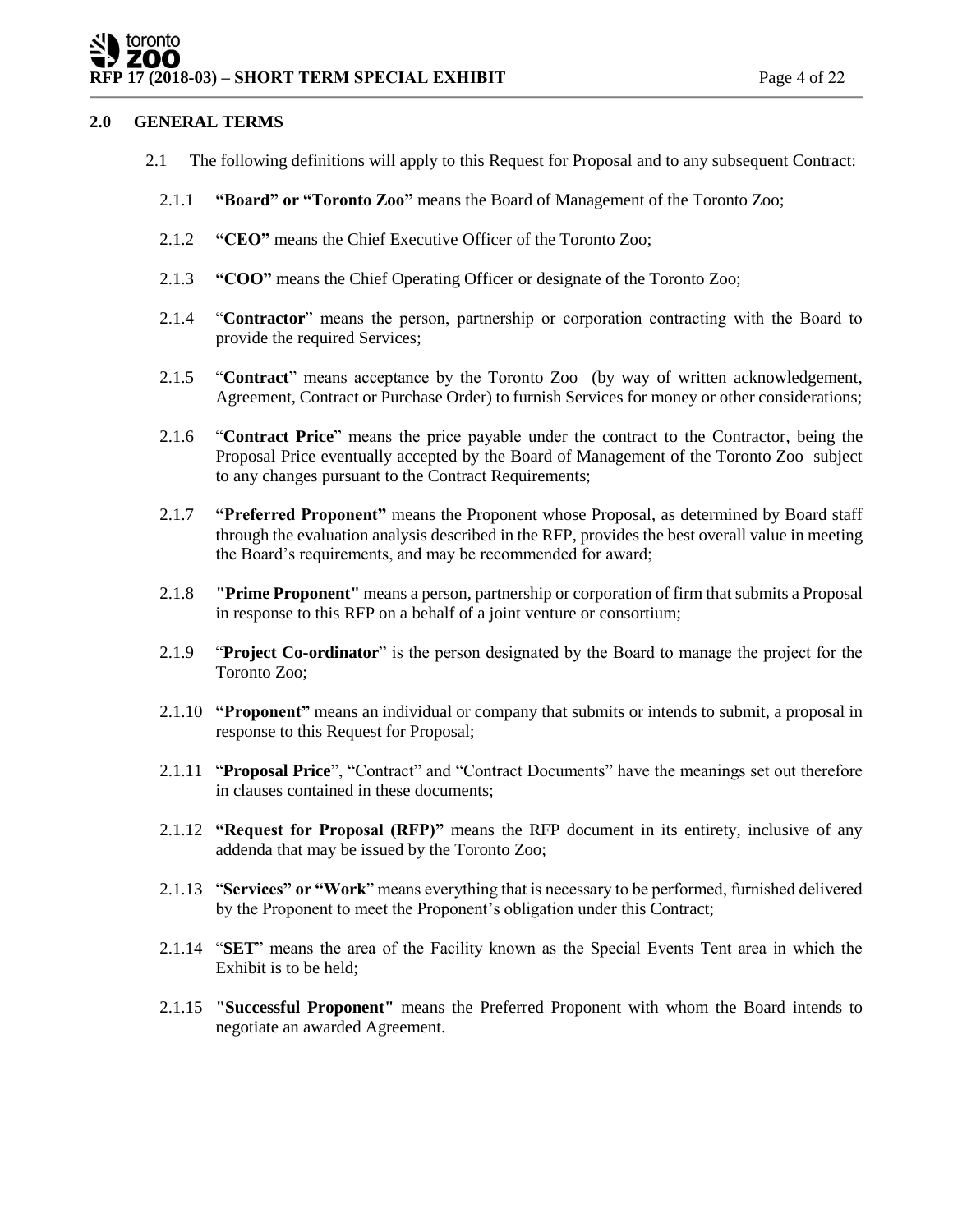# **3.0 BACKGROUND AND SCOPE OF WORK**

#### 3.1 **Background Information**

- 3.1.1 The Toronto Zoo was founded to exhibit and conserve animal, plant, and fish species and has become well known for advancing wildlife conservation, often in partnership with governments, not for profits, and other Zoos at the local, national and international scale.
- 3.1.2 At about 287 hectares (710 acres) the Toronto Zoo is one of the world's largest Zoos. The Toronto Zoo is divided into geographic zones of the world each representing the natural habitat and species of the world region.
- 3.1.3 Promoting wildlife conservation, sustainability and biodiversity are the key parts of the Zoo's mission, and is reflected in its scientific research, programming and educational outreach. The Strategic Plan for the Toronto Zoo seeks to further enhance the Toronto Zoo's efforts at wildlife conservation excellence with a focus on Canadian species. A Master Plan currently being completed will reinforce this objective through sustained and focused capital investment over the next 15 to 20 years. Please see the following link to review the Strategic Plan

<http://www.torontozoo.com/ExploreTheZoo/Vision/>

- 3.1.4 The Toronto Zoo, is a premier leisure destination in Ontario attracting around 1.25 million visitors annually within a highly competitive market. The Toronto Zoo generates enough revenue from attendance and on site spending to cover approximately 80 percent of its operating costs including its conservation and educational programming. The balance of its operating costs are covered by the City of Toronto as the Toronto Zoo is an agency of the City of Toronto. Some conservation activity is funded by government grants. The Toronto Zoo is currently establishing a foundation to help it with its funding and programing needs.
- 3.1.5 The Toronto Zoo is a complex business with a diversity of people talent in areas such as animal care, trades, horticulture, animal nutrition, veterinary science, and reproductive biology. As such the Zoo is highly focused on the use and creation of knowledge. A challenge for the Toronto Zoo is attracting, motivating, and retaining talent especially given workforce succession.
- 3.1.6 The Toronto Zoo works in partnership with its local and regional institutions. Key institutional partners are Parks Canada at the Rouge National Urban Park (RNUP), the Toronto and Region Conservation Authority, City of Toronto, the Ministry of Natural Resources and the Universities of Toronto (Scarborough campus), York and Guelph. The Toronto Zoo views part of its future success tied to effective collaboration with these partners.

# 3.2 **SCOPE OF WORK - SHORT-TERM EXHIBITION**

The Toronto Zoo is inviting qualified Proponents which can provide a family-friendly, educational, short-term animal and/or non-animal exhibit for display between Monday 2019- 05-13 and Monday 2020-01-05 in the Special Events Tent (SET) and adjacent outdoor area. The temporary exhibit will support the mission, vision, goals and objectives of the 2015- 2020 Strategic Plan, specifically Goal 2 which is "*to enhance the guest experience to appeal to a more diverse audience and inspire conservation action."* 

The SET structure is approximately 8,500 square feet (60ft wide by 142ft in length). Ceiling height is 25 feet irregular with 16 feet usable (minimum). The service door is 11 feet wide and 13 feet high. Specific details of the SET including overall height, door access, source of power, HVAC and other details are noted in the drawings no. E-1, E-2 and M-1 to M-7. In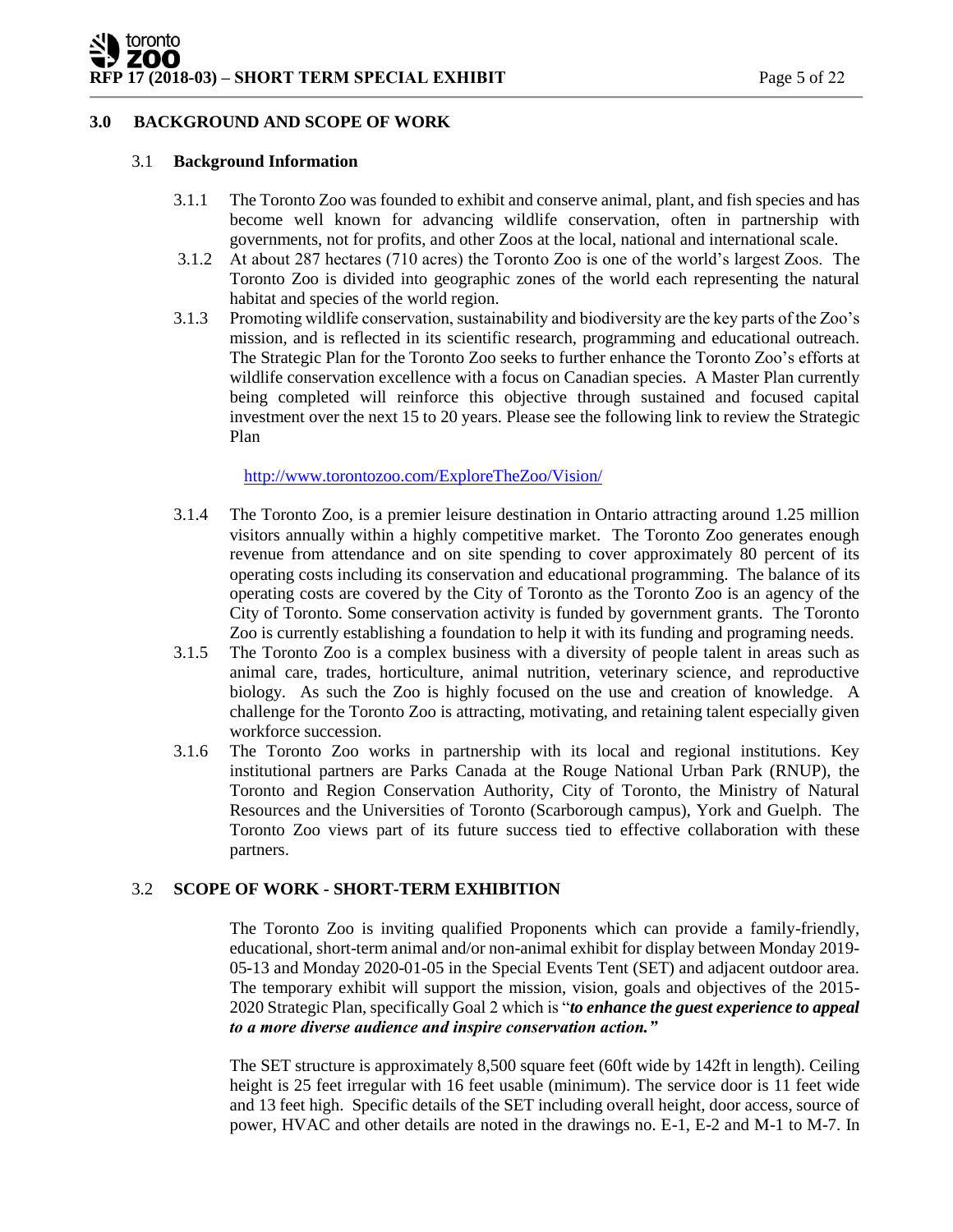addition to the SET, it may be possible to utilize additional outdoor space onsite to support this temporary exhibit.

As part of your proposal provide costs, including the applicable rental fees, duties, transportation fees, and installation and technical services for the rental period of Monday 2019-05-13 to Monday 2020-01-05 inclusive.

# 3.3 **Term of Contract**

3.3.1 The term of the short-term exhibit will be from Monday 2019-05-13 to Monday 2020-01-05. The original Contract may be extended for two (2) additional one (1) year periods on mutually agreed terms. If Toronto Zoo elects to renew Contract, the Toronto Zoo shall provide notice to the Contractor a minimum of sixty (60) days prior to the expiration date of the Contract for such renewal year.

# 3.4 **Timing, Location, Attendance, Sponsors and Advertising**

- 3.4.1 During the display period, the Zoo will likely follow its usual operating hours: 9:00 am 6:00 pm up until Friday 2019-05-13; 9:00 am – 7:30 pm Saturday, 2019-05-18 to Monday 2019-09-02, 9:00 am – 6:00 pm Tuesday 2019-09-03 to Monday 2019-10-14. Final hours for this exhibit to be determined.
- 3.4.2 The exhibit will be held primarily in the SET area. Under consideration is access provided only to patrons who have paid a separate admission for the exhibit.
- 3.4.3 Media and cash Sponsors for this exhibit may be obtained.
- 3.4.4 The advertising plan may include print (tourism and newspaper), radio, TV, online, Toronto Zoo website, tourism rack cards, membership publications, on-site signage, 2019 Annual Visitors Guide. The advertising plan is to be determined.

# 3.5 **Marketing and Technical Support**

As part of your proposal please provide or provide details how you will provide for the following:

- 3.5.1 Visuals for Toronto Zoo's development of graphic material
- 3.5.2 Educational Information Sheets and/or teachers guides (digital format)
- 3.5.3 Line Art (digital format)
- 3.5.4 Spec sheets
- 3.5.5 Technical Training Guide for Toronto Zoo staff
- 3.5.6 Logistics Planning Guide
- 3.5.7 Logo Art (digital format)
- 3.5.8 Maintenance kit
- 3.5.9 Technical Support (setup, takedown, 24/7 support serviced)

# 3.6 **Exhibit Details and Contractor's responsibilities**

- 3.6.1 As the SET area will be the primary area for the exhibit, it is very important to review the area and maximize space to display the exhibit and to identify any special requirements including power or lighting requirements. Your proposal should include ideas for enhancing the SET area and may include areas within the same area that have not been identified herein.
- 3.6.2 The Contractor shall commence installation of the work within one (1) week of Contract execution and be completed by 12:00 pm (noon) on Friday, May 10, 2019. On January 6,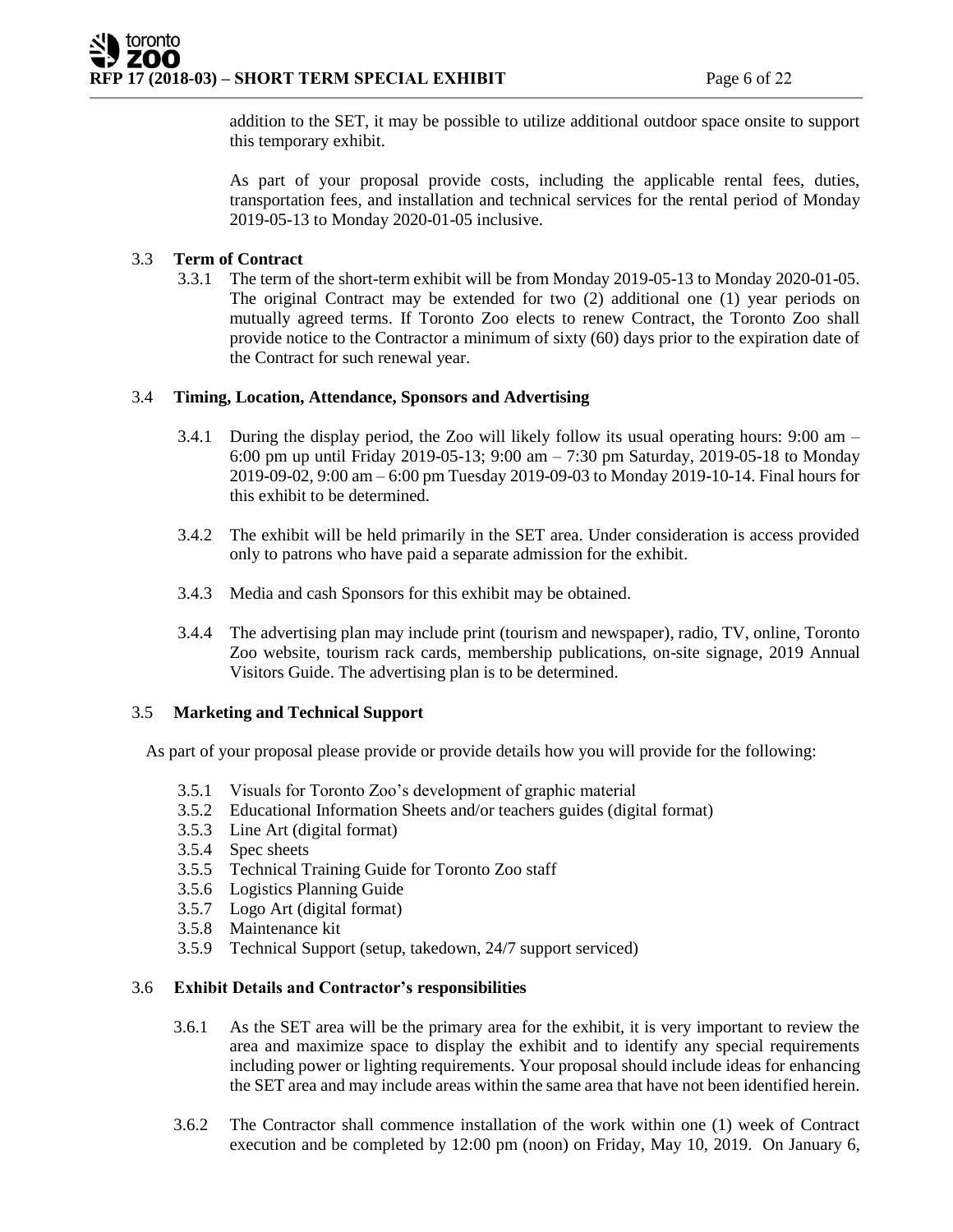2020, the contractor shall commence the dismantling of the exhibit for removal from the Toronto Zoo within forty-five (45) days after the closing date.

- 3.6.3 The Contractor shall provide all of the equipment for the installation and removal of the exhibit.
- 3.6.4 The Contractor shall co-ordinate the lighting and production to properly display the exhibit including educational material and interpretive signage and other themed material that may contribute to the atmosphere of the exhibit/display.
- 3.6.5 All materials used, shall be fire-retardant.
- 3.6.6 Power up to 400 amps 3-phase, is available for the SET. Identify any special power requirements.
- 3.6.7 The Contractor will be responsible for the major problems having to do with the repair and/or maintenance of the exhibit items. Toronto Zoo staff will be available during the display period to handle minor repairs and daily maintenance to the exhibit.
- 3.6.8 The Contractor shall co-ordinate the work of all sub-contractors.
- 3.6.9 The Contractor shall provide an experienced field engineer and technicians to complete proper installation of the exhibit. The technical team shall liaise with Toronto Zoo staff to coordinate all of the installation/dismantling activities, power installations and technical training to Toronto Zoo staff for day to day maintenance.

# 3.7 **Safety Requirements**:

- 3.7.1 The Contractor shall comply with all federal, provincial or occupational health and safety legislative requirements, including, and without limitation, the Occupational and Health Safety Act, R.S.O., 1990 c.0.1 and regulations thereunder, as amended from time to time (collectively the "OHSA").
- 3.7.2 The Contractor, for purposes of the OHSA, will be designated as the Constructor for this project and will assume all of the responsibilities of the Constructor set out in the Act and its regulations.
- 3.7.3 Specifically, it is the responsibility of the Contractor:
- 3.7.4 To designate and advise the Project Co-ordinator of the name of the agent of the Contractor who is responsible to monitor the construction work site to ensure compliance with the OHSA and the Toronto Zoo Health and Safety Policy and to initiate corrective action to ensure compliance.
- 3.7.5 To ensure that all work site accidents are promptly investigated to determine cause and that first aid is administered as required for all work related injuries. A written report of all such accidents shall be forwarded to the Toronto Zoo Project Co-ordinator by the Contractor, which will include the corrective action taken to prevention of further accidents.
- 3.7.6 To ensure that all hazardous materials, as defined by the WHMIS Regulation, brought on to the work site adhere to the WHMIS labeling, storage, safe handling, as use requirements and that all workers under the supervision of the Contractor be trained to safely use such materials.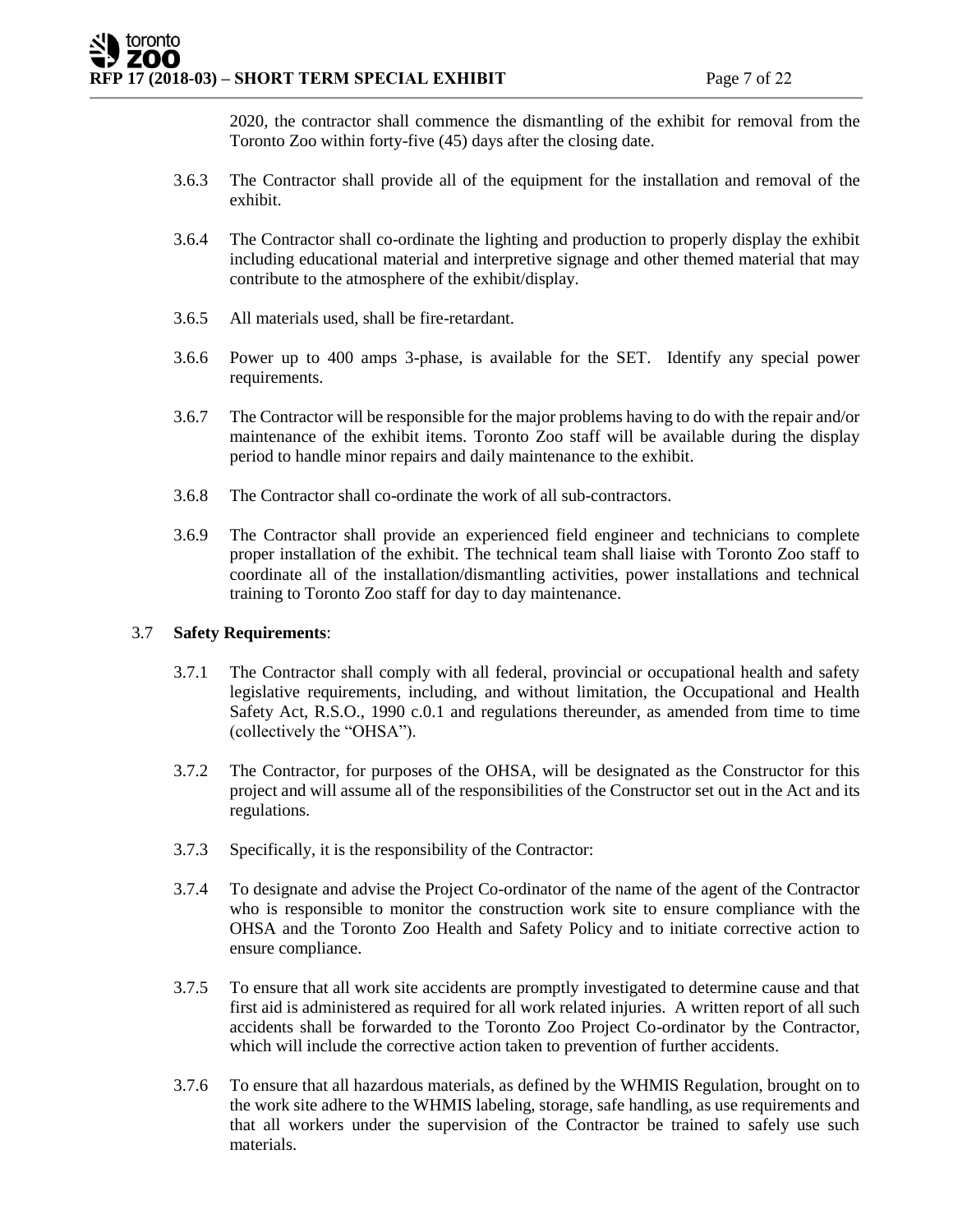- 3.7.7 To supply, where specified by the OSHA, appropriate safety and personal protective equipment and that all workers under the supervision of the Contractor be trained in the use of this equipment.
- 3.7.8 To ensure, where applicable under the OHSA, that Joint Health and Safety Committees, worker safety representatives or worker trade representatives are functioning on any work site established at the Toronto Zoo. The Contractor's Joint Health and Safety Committees, worker or trade representatives shall inform the Project Co-ordinator of all outstanding issues which may affect the health and safety of Toronto Zoo employees.

# 3.8 **Contractors Working in the Vicinity of Animal Containments**:

- 3.8.1 Contractors, Sub-contractors or their employees are not allowed, without the approval of the Wildlife Care Manager, or their designate:
- 3.8.2 To enter any paddock, holding cage or other enclosure in which an animal of any kind is housed.
- 3.8.3 To attempt at any time or in any circumstance, to touch, handle or otherwise manipulate any animal.
- 3.8.4 To cross safety barriers or enter non-public areas without prior approval as outlined above.
- 3.8.5 Anyone who fails to comply with the above instructions will be considered in breach of their contract and escorted from Toronto Zoo property.
- 3.8.6 In addition, a contractor, or their employee, may be fined by the Ministry of Labour, under the Occupation al Health and Safety Act (OHSA).

#### 3.9 **Toronto Zoo Responsibilities**

- 3.9.1 The Toronto Zoo shall prepare the space to allow delivery, set up, major maintenance, if required, and dismantling of the exhibit.
- 3.9.2 Electrical Power of up to 400 amps, 3-phase shall be provided in the SET area.
- 3.9.3 The Toronto Zoo will provide staff to work the event and provide maintenance staff for minor day to day maintenance.

#### **4.0 PROPONENT SUBMISSION REQUIREMENTS**

Three (3) bound copies and one (1) electronic copy, Microsoft Word or Adobe Acrobat PDF, of the final version of the Short Term Special Exhibit are to be submitted no before **Thursday, 2018-04-12, by 1200 hours (noon) local time**

- 4.1 Signed Proposal Submission Forms
- 4.2 Executive summary
- 4.3 The Request for Proposal (RFP) shall indicate the ownership, financial resource and credit history and references of your company. List some of the more recent exhibits that you have coordinated,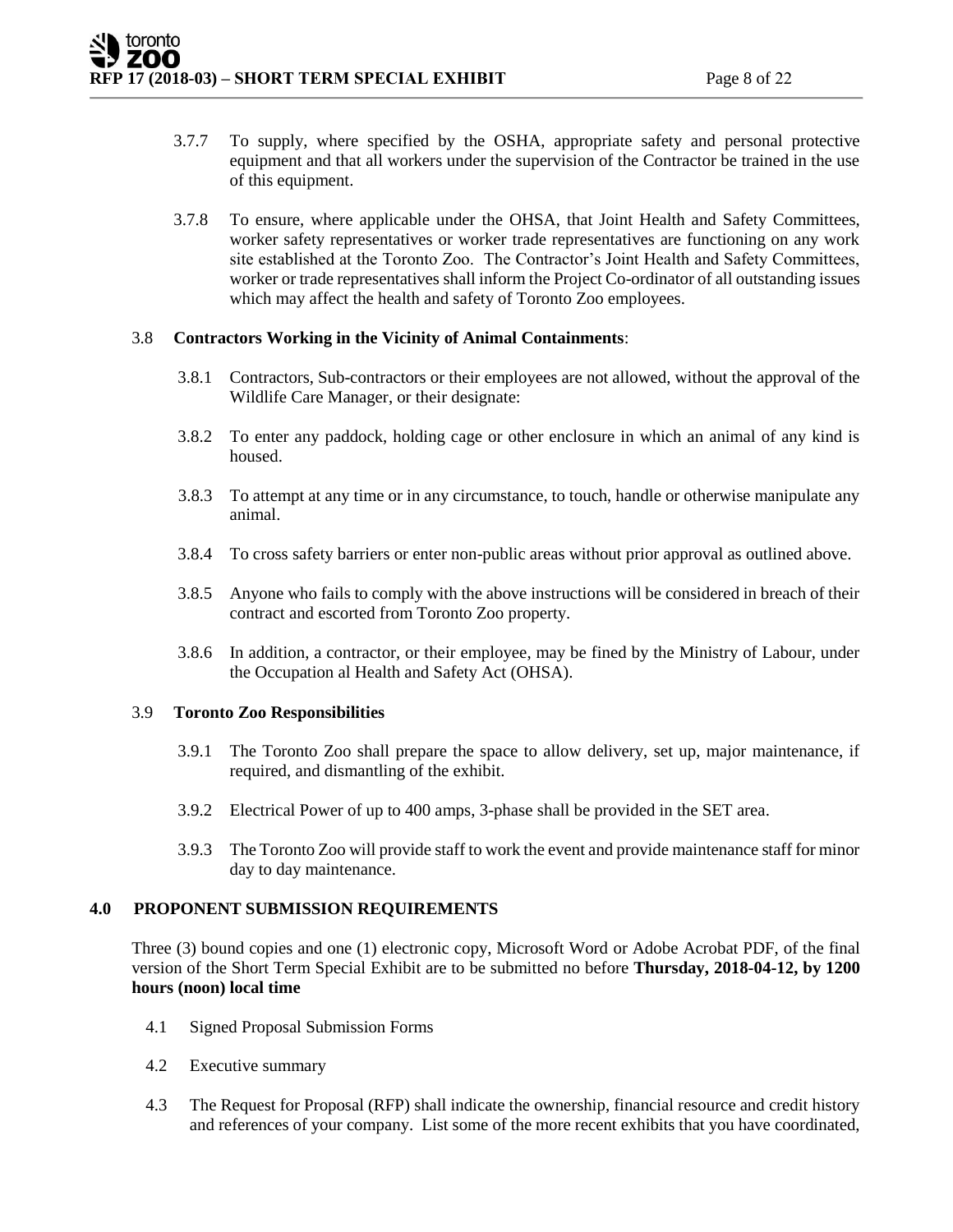including the location of the exhibit, duration of exhibit, primary contact name and phone number (see Forms).

- 4.4 Costs to be broken down separately as identified on the attached Forms, Section B, item 1.2. No additional charges shall be allowed without the prior approval from the Toronto Zoo.
- 4.5 A brief outline of the staffing, including the field engineer and preventative maintenance, to be provided to coordinate the set up, testing and dismantling of the exhibit.
- 4.6 Suggest terms of payment; include deposit and monthly rental rates. Detail rental(s) to be provided in overall production schedule for the event, from start to finish.
- 4.7 Provide a plan detailing how to meet the Zoo's operational limitations (power and facilities). Specify the equipment to be brought on site to the Zoo.
- 4.8 Detail any other special requirements, contingencies or needs that should be considered.
- 4.9 Indicate those items to be provided at no cost or at a discount, including staffing.
- 4.10 Preference may be given to proposals offering environmentally beneficial and sustainable services, products and business practices.
- 4.11 The proposal including all prices will be irrevocable for a period of ninety (90) days from the date of the proposal submission deadline.

Responses to the RFP may be submitted on behalf of an individual firm, strategic partnerships, joint ventures or consortiums, however a single firm must be identified as the primary contact as required to issue a purchase order or execute a contract with the Toronto Zoo.

CONTENT: The proposal shall be clear, concise, and shall include sufficient detail for effective evaluation and for substantiating the validity of stated claims. **The proposal shall not simply rephrase or restate the requirements, but rather shall provide convincing rationale to address how the Proponent intends to meet these requirements.** 

The Proponent shall assume that the evaluation team has no prior knowledge of its qualifications and experience, and will base its evaluation on the information presented in the proposal.

The Proponent should submit a Submission in a particular submittal format, to reduce paper, encourage our recycled product expectations, and reduce package bulk. Bulk from binders and large packages are unwanted. Vinyl plastic products are unwanted. **Elaborate brochures or documentation, bindings, detailed artwork, or other embellishments are unnecessary and are not desired.** 

Please do not use any plastic or vinyl binders or folders. The Toronto Zoo prefers simple, stapled paper copies. If a binder or folder is essential due to the size of your Proposal, they should be fully 100% recycled stock.

The Toronto Zoo seeks and prefers submissions on 100% Post Consumer Fibre (PCF) paper, consistent with the Toronto Zoo's environmental practices. All copies of all pages of the Proposal should be printed in duplex (i.e. on both sides of the pages) where possible.

# **5.0 SCHEDULE OF EVENTS:**

The following is a tentative schedule for the Short-Term Exhibit: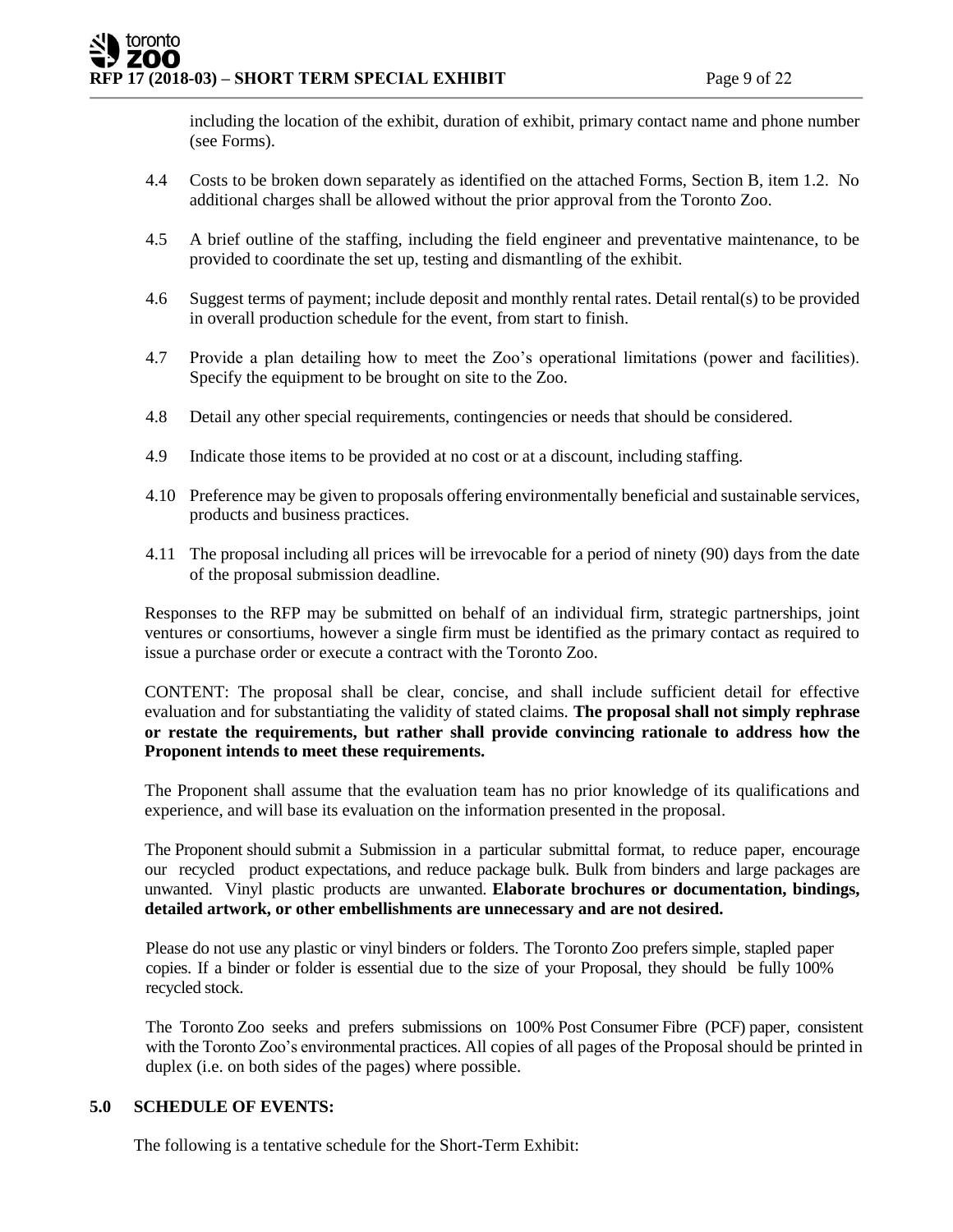| Release of RFP                           | 2018-03-28                 |
|------------------------------------------|----------------------------|
| Proponents' Question Deadline            | 2018-04-04                 |
| Submission Due                           | <b>Thursday 2018-04-12</b> |
| Interviews, if necessary                 | Week of 2018-04-23         |
| Notification of Award By the Toronto Zoo | Week of 2018-04-30         |

The RFP process and project will be governed according to the above schedule or other schedule approved by the COO. Although every attempt will be made to meet all dates listed, the Toronto Zoo reserves the right to modify any or all dates at its sole discretion. Appropriate notice of change will be provided, in writing, as soon as is feasible so that each Proponent will be given the same non-preferential treatment.

# **6.0 PROPOSAL EVALUATION CRITERIA**

- 6.1 The Proponent is urged to ensure that its Proposal is submitted in the most favourable terms in order to reflect the best possible potential, since less than best potential could result in exclusion of the Proposal from further consideration.
- 6.2 The Agreement will not be awarded to the Proposal with the lowest cost, but rather, award shall be based on a combination of related expertise, prior project experience and price. Additionally, the Zoo may accept or reject any part of the Proponent's bid.
- 6.3 An Evaluation Team comprised of representatives designated by the Zoo will evaluate responses to the RFP.
- 6.4 There are three steps to the pre-defined evaluation process:

Step 1 – Initial Review of Responses Step 2 – Evaluation of Submitted Proposals

- Step 3 Evaluation of Presentations
- 6.5 Step 1 Initial Review of Responses

The Zoo will open only those Proposals received by the Proposal Deadline and time specified within this RFP. Immediately upon opening, the Zoo will review each Proposal for compliance with the instructions and conditions applicable to this RFP. The Zoo, at its option, may seek Proponent retraction and clarification of any discrepancy/contradiction found during its review of Proposals.

- 6.6 Step 2 Evaluation of Submitted Proposals
	- 6.6.1 The Evaluation Team will evaluate each submitted Proposal, that has passed through Step 1, on criteria that will include, but not necessarily be limited to, the following:
	- 6.6.2 Overview of ownership, financial resource and credit history and references of your company (5 points)
	- 6.6.3 Selection, availability and attraction value of exhibit, scenic theme and décor. Include description of quantity and quality of décor, staging, lighting, environmentally beneficial an sustainable services, products and business practices etc (30 points)
	- 6.6.4 Details of technical staff required and operations plan including preventative maintenance program to provide on-site support and to ensure safety requirements are satisfied and maintained. Also outline any power and water requirements for the event and efforts to assist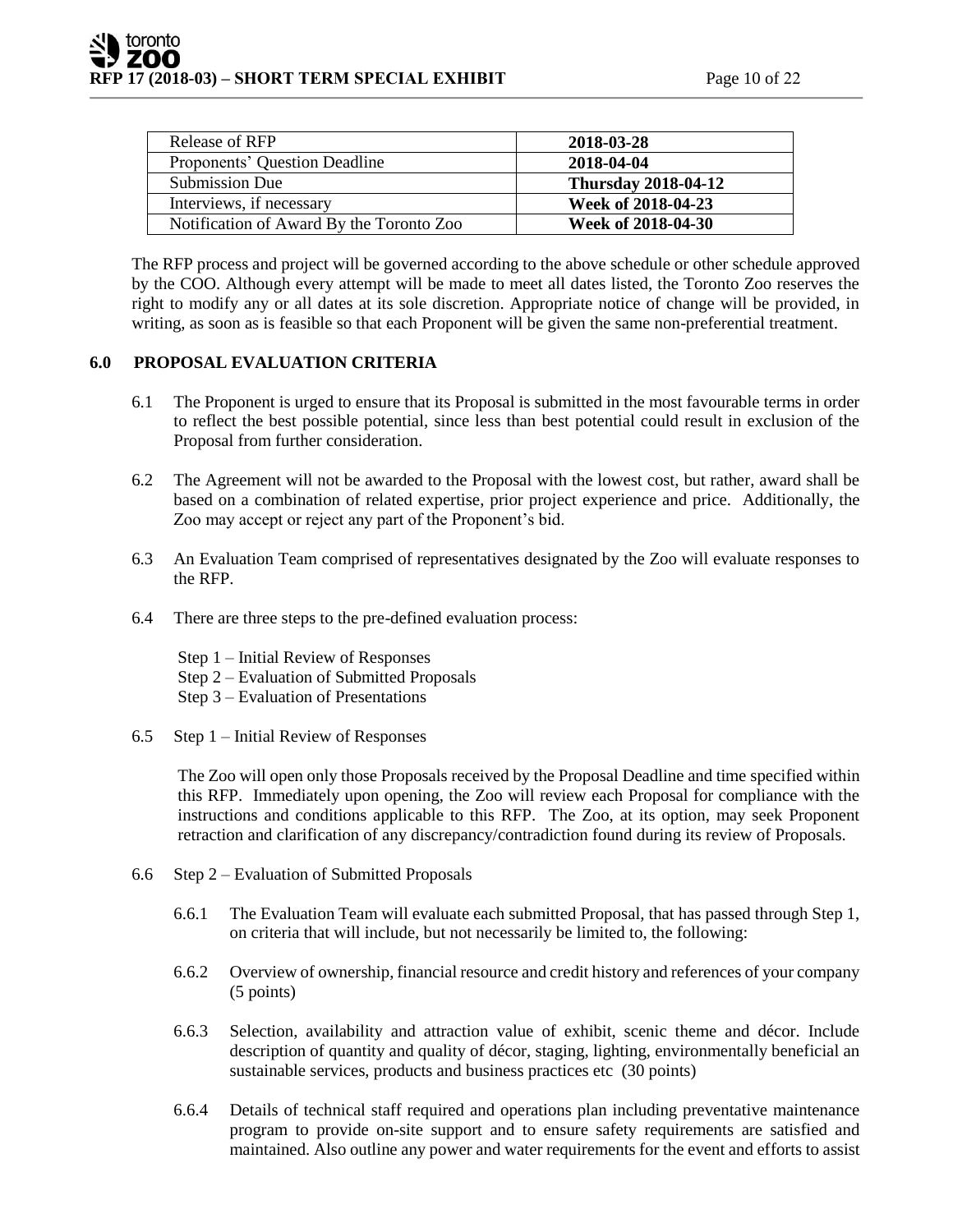in reducing the amount of water used during the exhibit (10 points)

- 6.6.5 Marketing and educational information. (10 points)
- 6.6.6 Experience including proposed team, resources and qualifications in staging exhibits. References should also be included, especially previous exhibits in other Zoos of similar size of operation. (10 points)

Note: In providing references, Proponents agree that the Toronto Zoo can contact the references as part of the evaluation process without further authorization.

- 6.6.7 Detailed implementation plan showing activities and dates for the entire implementation period leading to the completion by 12:00 pm (noon) on Friday, May 10, 2019. (10 points)
- 6.6.8 Total Price to stage the exhibit. (25 points)
- 6.7 The aim of the Evaluation Team will to select the one Proposal which in its opinion meets the requirements of the Toronto Zoo under this RFP and provides the best overall value to the Toronto Zoo. The Proposal selected, if any, will not necessarily be one the offering the lowest cost to the Toronto Zoo.
	- 6.7.1 The Process commenced by this RFP may be cancelled and a new process instituted at any time by the Toronto Zoo, the Toronto Zoo nor the Board shall be responsible for any loss, damages or expenses incurred by the Proponent.
	- 6.7.2 The Zoo may, at its discretion, eliminate a Proposal from further consideration if it deems the overall cost to be prohibitive.
	- 6.7.3 A short-list of suitable Proponents may be established who may be invited to Step 3 to provide presentations related to their Proposal.
- 6.8 Step 3 Evaluation of Presentations (If Required)
	- 6.8.1 Invited Proponent(s) shall provide presentations in support of their Proposals or to demonstrate or otherwise expand on the information contained therein.
	- 6.8.2 The Proponent(s) shall ensure that the presentation is made by well versed staff with the authority to make decisions and commitments on behalf of the Proponent.
	- 6.8.3 Any and all costs incurred by the Proponent in order to prepare for and attend the presentation and/or demonstration including transportation, food, lodging, etc. shall be borne entirely by the Proponent.
- 6.9 The final score is then calculated as illustrated in the following table:

| <b>Evaluation</b>                                  | <b>Score</b>             |
|----------------------------------------------------|--------------------------|
| Step 1 – Initial Review of Submitted Proposals     | Prerequisite             |
| Step 2 – Evaluation of Submitted Proposals         | Maximum 100              |
| Step 3 – Evaluation of Presentations (If Required) | (Maximum 50 If Required) |
|                                                    |                          |
| <b>Total maximum score excluding Presentation</b>  | 100                      |
| <b>Total maximum score including Presentation</b>  | 150                      |

6.10 By responding to this Proposal, the Proponent agrees to accept the recommendation of the Evaluation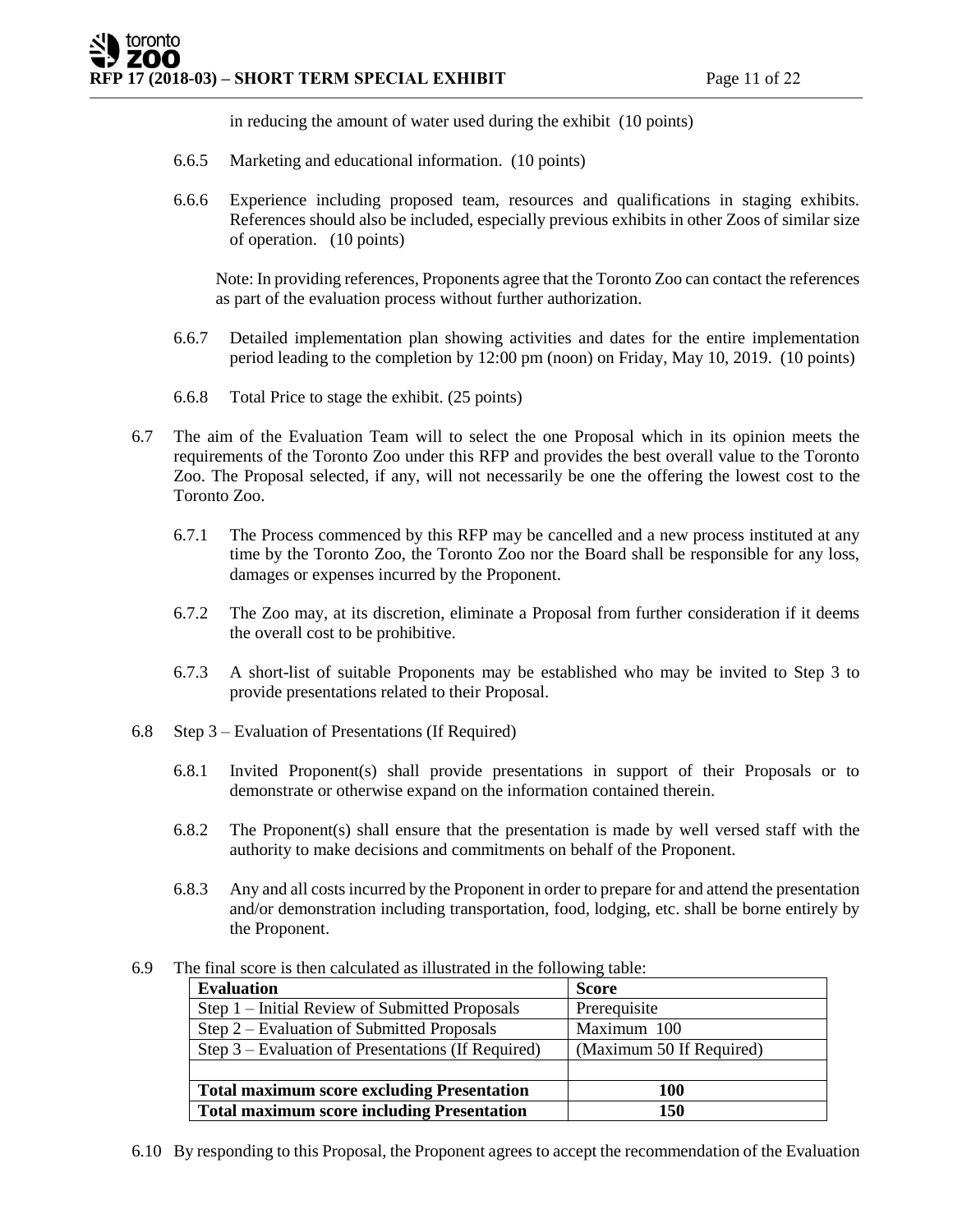Team as final.

6.11 All Proposals shall be submitted by the Proponent on the understanding that the Proposals shall become the property of the Zoo.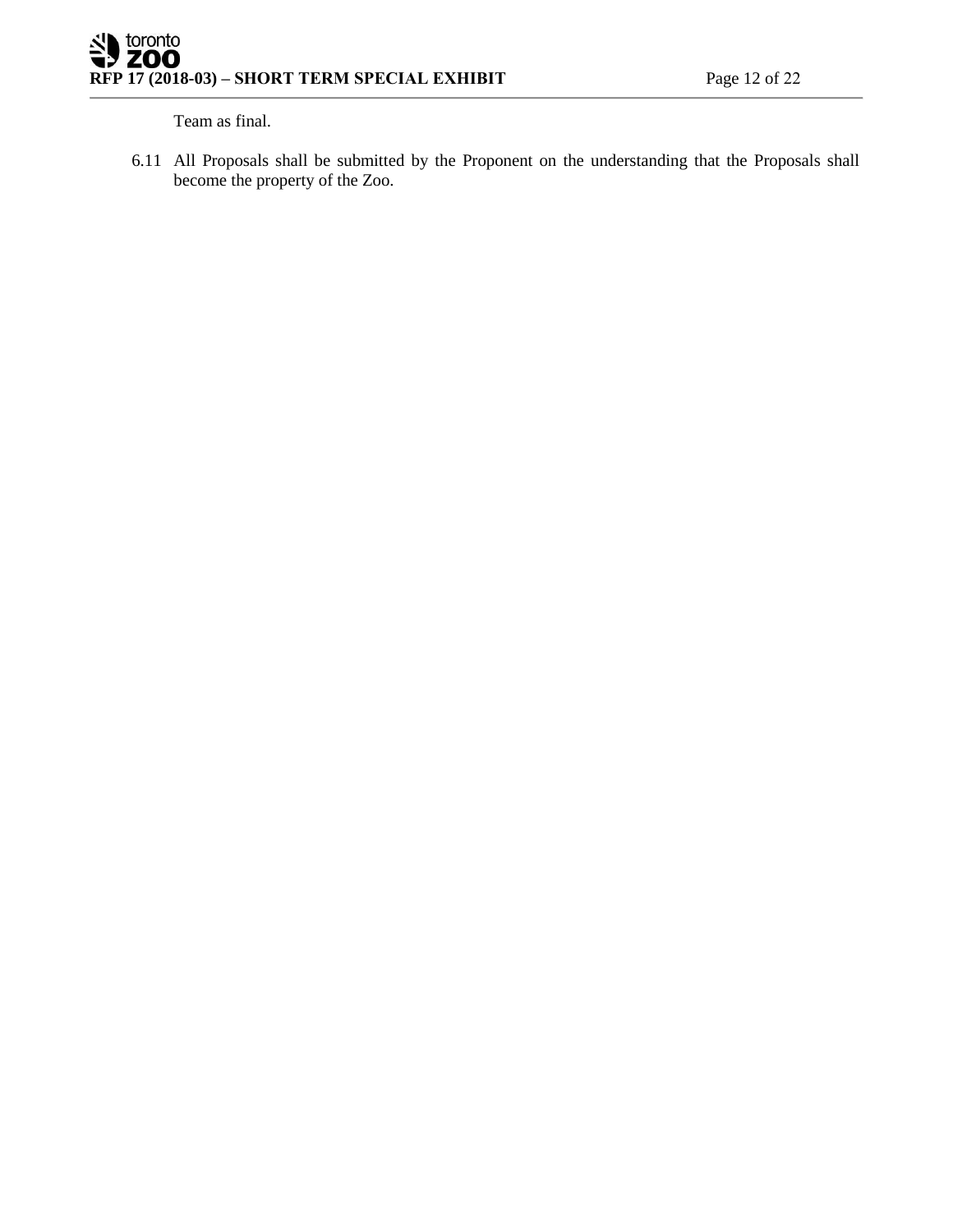# **7.0 CONTRACT REQUIREMENTS**

#### 7.1 **Contract Form**:

The Successful Proponent shall be retained through the issuance of a purchase order or an agreement (at the discretion of the COO), which shall include the terms and conditions of this Request for Proposal. For reference, a sample Staging and Service Agreement is included in Appendix II.

# 7.2 **Negotiations and Agreement**

The award of any Agreement will be at the absolute discretion of the Toronto Zoo. The selection of the Preferred Proponent will not oblige the Toronto Zoo to negotiate or execute an Agreement with that Preferred Proponent.

The Toronto Zoo shall have the right to negotiate on such matter(s) as it chooses with the Preferred Proponent without obligation to communicate, negotiate or review similar modifications with other Proponents. The Toronto Zoo shall incur no liability to any other Proponent as a result of such negotiation or alternative arrangements.

During negotiations, the scope of the services may be refined, issues may be prioritized, responsibilities among the Proponent, all staff and sub-consultants provided by it and the Board may be settled and the issues concerning implementation may be clarified.

If any Agreement cannot be negotiated within thirty (30) business days of notification to the Preferred Proponent, the Toronto Zoo may, at its sole discretion, choose to continue negotiations for a period of time, terminate negotiations with that Proponent and negotiate an Agreement with another Proponent or abort the RFP process and not enter into any Agreement with any of the Proponents.

# **8.0 TERMS AND CONDITIONS**

#### 8.1 **Proponent Assurance:**

Unless otherwise stated, the goods, material, articles, equipment, work or services, specified or called for in or under this Proposal, shall be delivered or completely performed, as the case may be, by the Proponent as soon as possible and in any event within the period set out herein as the guaranteed period of delivery or completion.

# 8.2 **Country of Origin:**

Whenever possible, the goods, materials, articles or equipment, specified or called for in or under this Proposal, shall be of Canadian origin and manufacture.

# 8.3 **Invoicing:**

Unless otherwise indicated herein, the prices stated are payable in Canadian Funds at the head office of the Toronto Zoo. Harmonized Sales Tax where applicable shall each be shown as a separate item. The Proponent's HST registration number must be indicated on the invoice.

The Proponent shall clearly show any special charges as separate items on the invoice.

Payments to non-resident Proponents may be subject to withholding taxes under the Income Tax Act (Canada). Unless a non-resident Proponent provides the Toronto Zoo with a letter from Revenue Canada Taxation waiving the withholding requirements, the Toronto Zoo will withhold the taxes it determines are required under the Income Tax Act (Canada). Further information is available at the CRA website, [www.cra-arc.gc.ca](http://www.cra-arc.gc.ca/)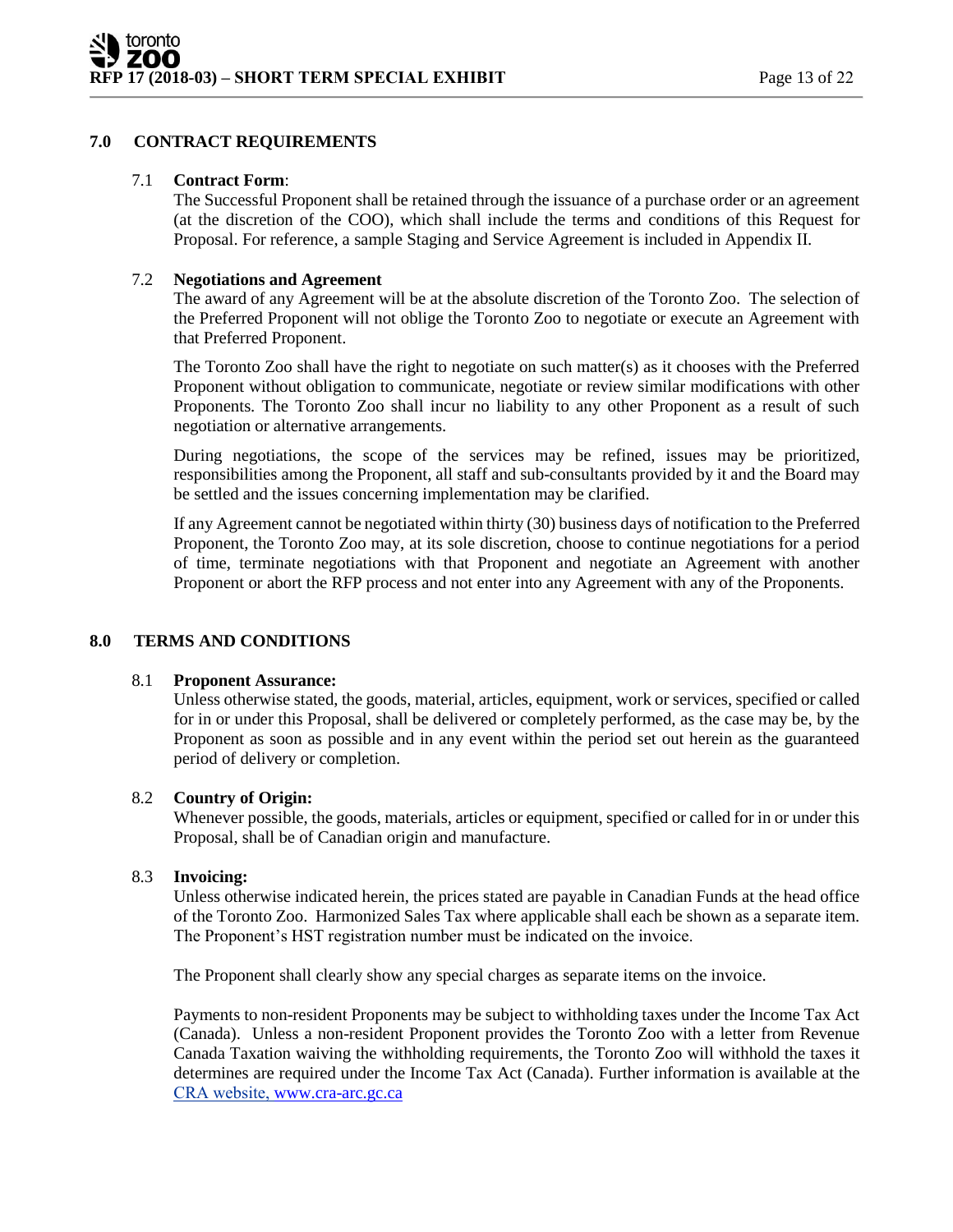# 8.4 **Right to Cancel:**

The Toronto Zoo shall have the right to cancel at any time this Proposal or any contract or any part of any contract resulting from this Proposal in respect of the goods, material, articles, equipment, work or services set out in this Proposal or any such contract or part of such contract, not delivered or performed at the time of such cancellation, and the Toronto Zoo will not be responsible to make any payments in respect of any such goods, materials, articles, equipment, work or services and shall not incur any liability whatsoever in respect thereto.

In the event that the Proponent fails or neglects by any act or omission to comply with any of the conditions set out herein, this Proposal or any contract resulting from this Proposal may be unconditionally cancelled by the Toronto Zoo without notice to the Proponent.

#### 8.5 **Interest:**

The Bidder/Proponent shall not be entitled to any interest upon any bill on account of delay in its approval by the Toronto Zoo.

#### 8.6 **Official Agreement:**

No verbal arrangement or agreement, relating to the goods, material, articles, equipment, work or services, specified or called for under this Proposal, will be considered binding, and every notice advice or other communication pertaining thereto, must be in writing and signed by a duly authorized person.

#### 8.7 **Insurance and Policies**

Provide minimum \$5,000,000 Commercial Liability Insurance in respect of injury or death to a single person or for property damage in a manner satisfactory to the Chief Operating Officer must be maintained through the Project and included in the Fee Proposal.

Standard automobile liability insurance for all owned vehicles with limits of not less than Two Million Dollars (\$2,000,000.00) per occurrence.

Professional liability insurance (errors and omissions) with limits of not less than Two Million Dollars (\$2,000,000.00) per occurrence.

All insurance policies shall be endorsed to provide a minimum advance written notice of not less than thirty (30) days, in the event of cancellation, termination or reduction in coverage or limits, such notice to be made to the COO.

All policies of insurance required to be taken out by the Consultant shall be placed with insurers licensed to conduct business in the Province of Ontario and shall be subject to the approval of the COO, acting reasonably.

The Successful firm shall deliver to the Board evidence of the insurance required prior to the commencement of the agreement, in form and detail satisfactory to the COO acting reasonably.

All insurance policies shall be endorsed to provide a minimum advance written notice of not less than thirty (30) days, in the event of cancellation, termination or reduction in coverage or limits, such notice to be made to the COO.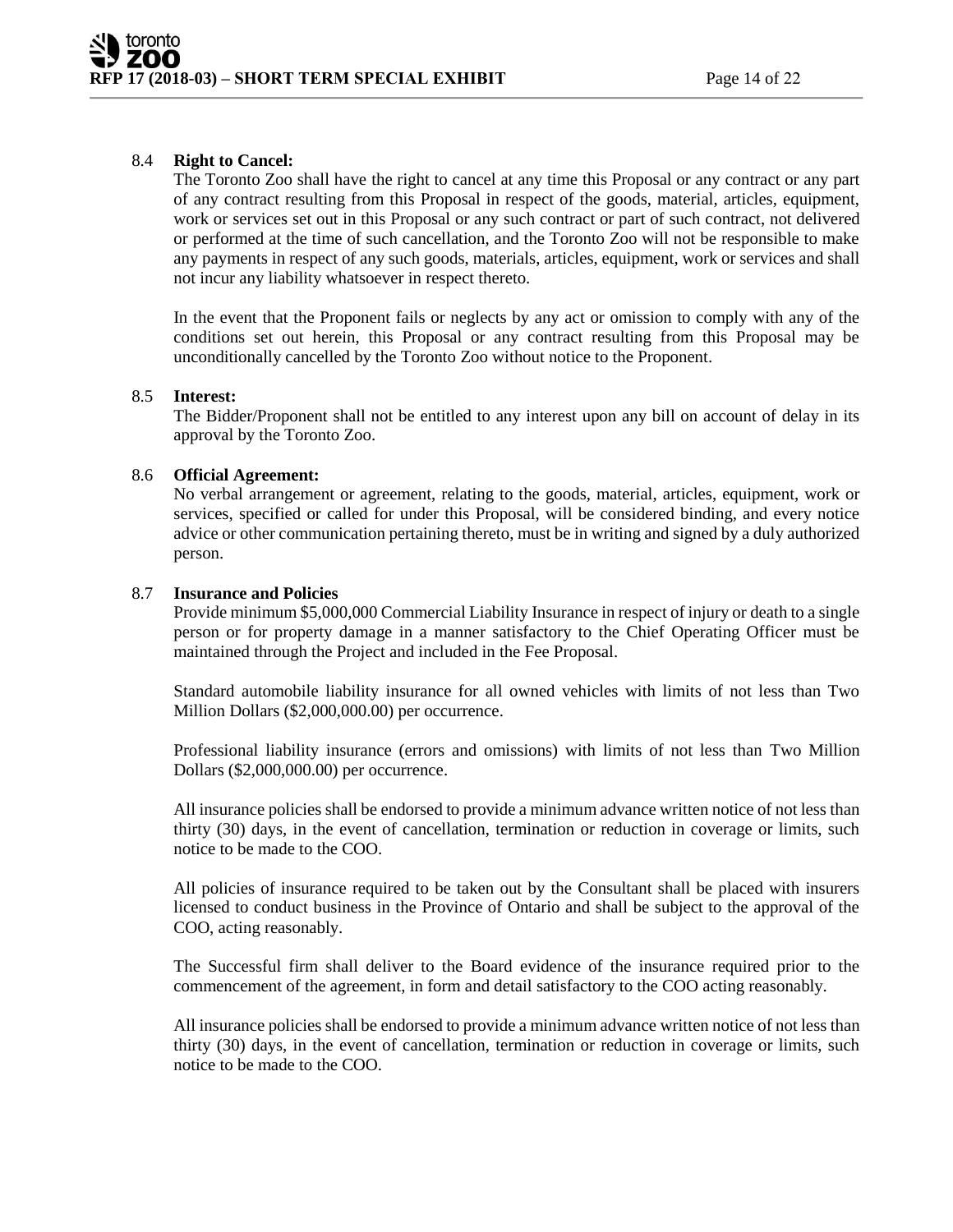The provisions of this section shall no way limit the requirements and obligations imposed on the successful firm elsewhere in the Contract, nor relieve the Consultant from compliance therewith and fulfillment thereof.

The parties agree that insurance policies may be subject to deductible amounts, which deductible amounts shall be borne by the Contract.

# 8.8 **Safety:**

The Proponent shall, as applicable, conform to and enforce strict compliance with the Occupational Health and Safety Act and for purposes of the Act be designated as the "constructor" for the Service.

The Proponent must adhere to all relevant Zoo policies, including, but not limited to, the Contractor Safety Policy, Working in the Vicinity of Animal Containments Policy and the Vehicles on Site Policy, copies of which the Chief Operating Officer, Toronto Zoo, shall supply to the Preferred Proponent.

#### 8.9 **Indemnity:**

The Proponent shall at all times well and truly save, defend, keep harmless and fully indemnify the Toronto Zoo, the Board of Management of the Toronto Zoo, the City of Toronto, the Toronto & Region Conservation Authority, and their servants, employees, officers, agents and invitees, from and against all actions, suits, claims, demands, losses, costs, charges, damages, and expenses, brought or made against or incurred by their servants, officers, employees, agents or invitees in any way relating, directly or indirectly, to goods, material, articles or equipment supplied or to be supplied, or to the supplying of goods or services, pursuant to this Proposal, or any other claim, action, suit, demand, loss, cost, charge, damage or expense relating to copyright, trademark or patent with regard directly or indirectly with any such goods, services, material, articles or equipment or the supply or performance thereof.

#### 8.10 **Governing Law**

This RFP and any Proposal submitted in response to it and the process contemplated by this RFP including any ensuing Agreement shall be governed by the laws of the Province of Ontario. Any dispute arising out of this RFP or this RFP process will be determined by a court of competent jurisdiction in the Province of Ontario

#### 8.11 **Guaranty of Proposal:**

All goods, material, articles, equipment, work or services, specified or called for in or under this Proposal, shall be supplied or performed at the price or process and on the basis set forth or referred to in and in accordance with the offer and this Proposal. The basis on which this Proposal is given shall include any specifications, plans, price schedules, samples, addenda or other details pertaining thereto, or provided in connection therewith.

#### 8.12 **Formal Contract:**

The Proponent may be required and shall, if requested by the Toronto Zoo, execute and enter into a formal contract that is satisfactory to the solicitor for the Toronto Zoo, in order to document the contract resulting from this Proposal and to embody indemnity and related provisions that in the opinion of such solicitor are required to protect the Toronto Zoo.

#### 8.13 **Warranty of Product:**

The Proponent warrants any goods, material, articles or equipment, to be supplied under or pursuant to this Proposal, that is or are to be made or used for particular purpose, will be fit and suitable for that purpose.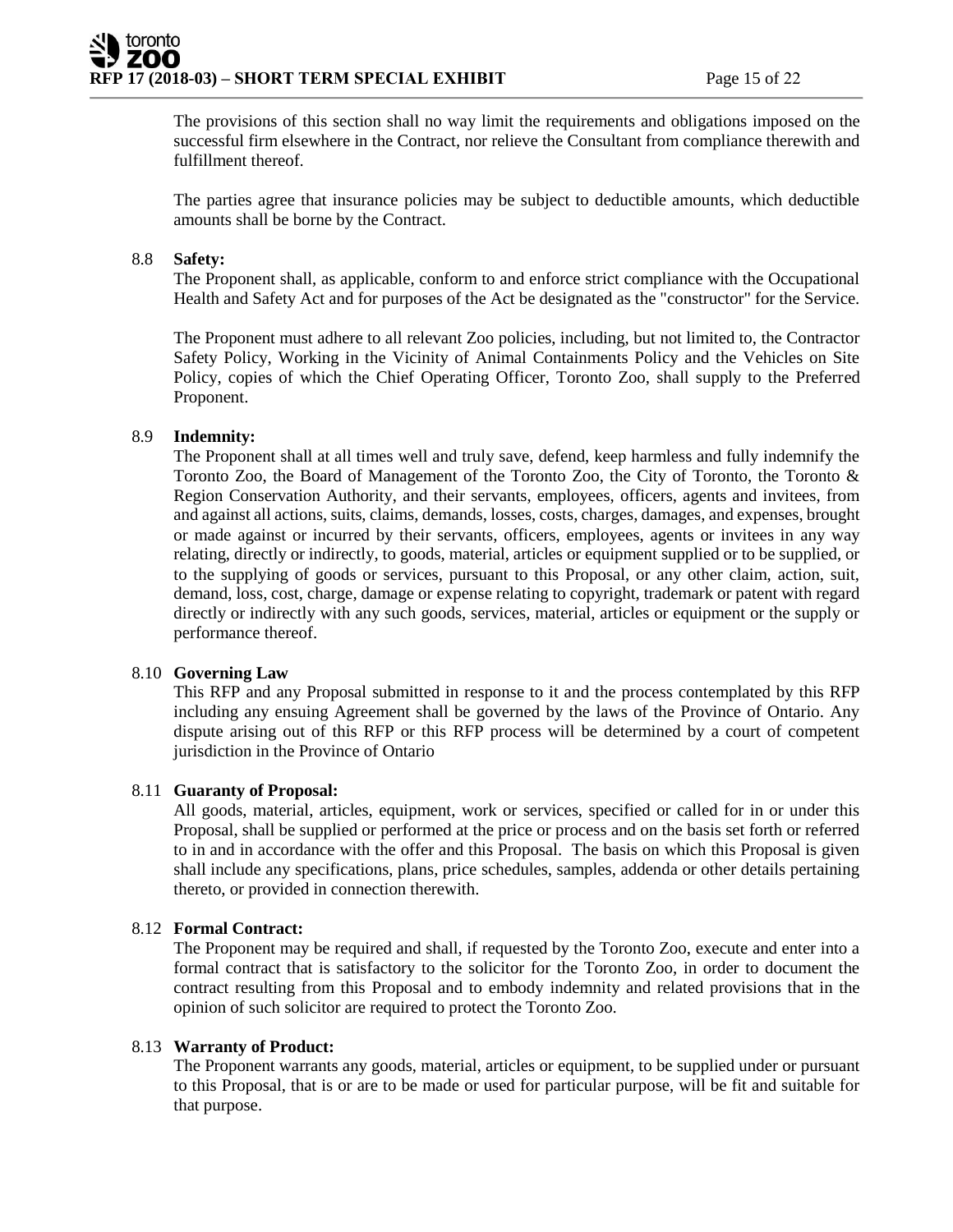# toronto **RFP 17** (2018-03) – **SHORT TERM SPECIAL EXHIBIT** Page 16 of 22

# 8.14 **Environmental Commitment – G.I.P.P.E.R.**

G.I.P.P.E.R. Statement of Principle – The Toronto Zoo in 1990-07-23, adopted the following G.I.P.P.E.R. (Governments Incorporating Procurement Policies to Eliminate Refuse Committee) Statement of Principle in order to contribute to waste reduction and to further the development and awareness of Environmentally Sound Purchasing.

"In order to contribute to waste reduction and to increase the development and awareness of Environmentally Sound Purchasing, acquisitions of goods and services will ensure that wherever possible specifications are amended to provide for the expanded use of durable products, reusable products and products (including those used in services) that contain the maximum level of postconsumer waste and/or recyclable content, without significantly affecting the intended use of the products or service. It is recognized that cost analysis is required in order to ensure that the products are made available at competitive prices"

All Proponents are encouraged to be pro-active in assisting the Toronto Zoo in achieving this principle. Alternative goods & services, suggested by the Proponent, addressing the above principle will be considered by the Toronto Zoo, within a reasonable price range.

#### 8.15 **Proposal/Quotation Costs:**

The proponent shall bear all costs and expenses with respect to the preparation and submission of its proposal/quotation costs and the bidder participation in the proposal/quotation/proposal costs process, including, but not limited to: site visits and inspections, all information gathering processes, interviews, preparing responses to questions or requests for clarification from the Toronto Zoo, preparation of questions for the Toronto Zoo, and contract discussions and negotiations.

The Toronto Zoo shall not be responsible for or liable to pay any proposal/quotation costs of any proponent regardless of the conduct or outcome of the proposal/quotation Request, Purchase Order process or Contract process.

# 8.16 **Copyright:**

All final custom designs, artwork, etc. shall become the property of the Toronto Zoo. The Toronto Zoo shall retain sole copyright of all work that is developed or created at the request of the Toronto Zoo Toronto Zoo and the Proponent shall have no rights of sale or production other than the use for personal promotion of the author.

#### 8.17 **Addendum**

If the Proponent finds discrepancies in or omissions from these Specifications or if he/she is in doubt as to their meaning, he/she shall notify the Toronto Zoo, who may issue a written addendum. The Toronto Zoo will make oral interpretations of the meaning of these documents and drawings.

If an addendum(s) are issued by the Toronto Zoo during the proposal period, such addendum(s)must be acknowledged by the Proponent in writing in their pricing submission.

#### 8.18 **Ownership of Deliverables**

All deliverables, reports and supporting documents furnished by the Contractor/Consultant in its performance of the Services/Work will become the exclusive property of the Toronto Zoo.

# 8.19 **Toronto Zoo Rights and Options Reserved:**

The Toronto Zoo reserves the right to award the contract to any proponent who will best serve the interest of the Toronto Zoo. The Toronto Zoo reserves the right, in its sole discretion, to exercise the following rights and options with respect to the proposal submission, evaluation and selection process under this RFP:

a) To reject any or all proposals;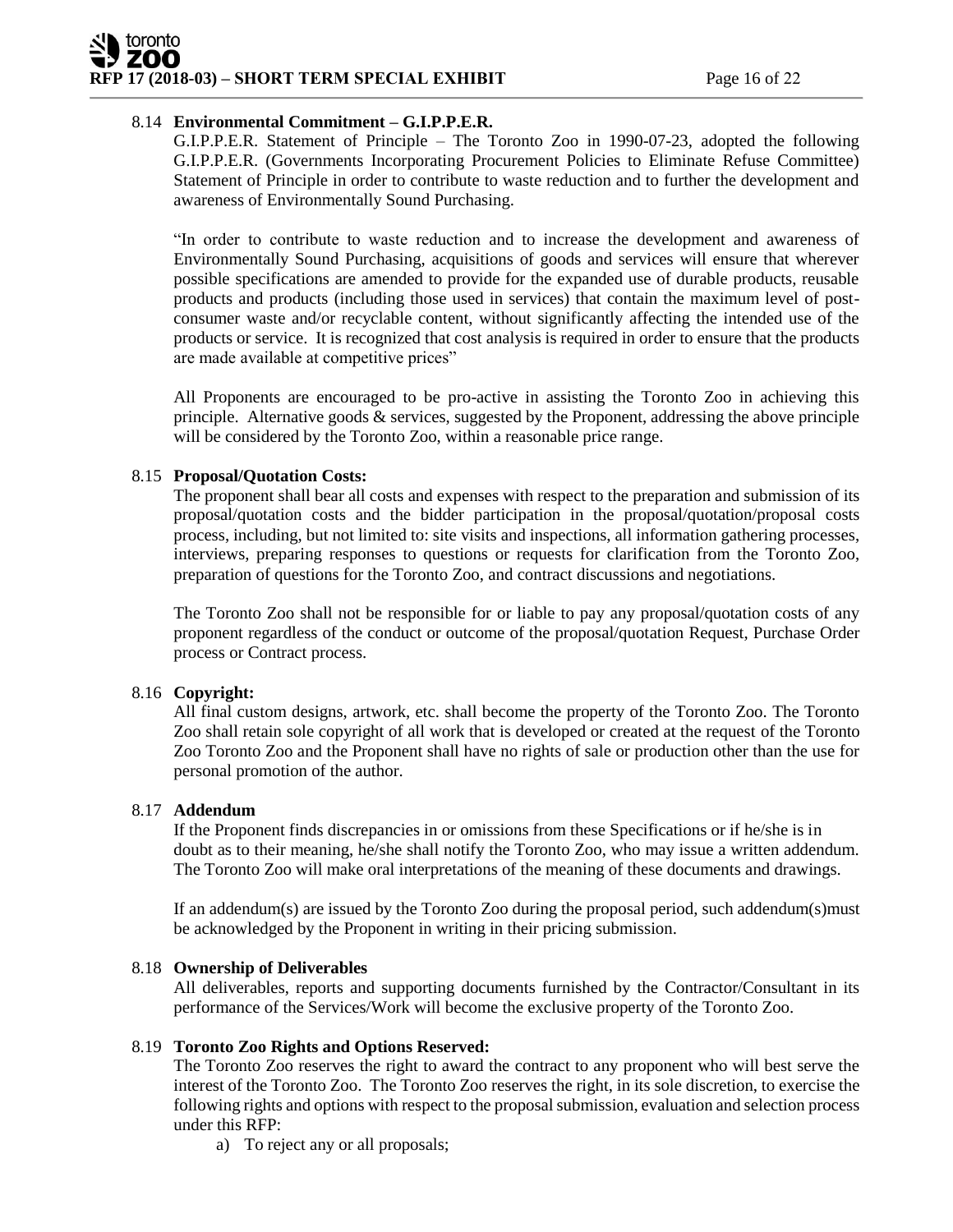- b) To re-issue this RFP at any time prior to award of work;
- c) To cancel this RFP with or without issuing another RFP;
- d) To supplement, amend, substitute or otherwise modify this RFP at any time prior to the selection of one or more proponents for negotiation;
- e) To accept or reject any or all of the items in any proposal and award the work in whole or in part;
- f) To waive any informality, defect, non-responsiveness and/or deviation from this RFP and its requirements;
- g) To permit or reject at the Toronto Zoo's sole discretion, amendments (including information inadvertently omitted), modifications, alterations and/or corrections of proposals by some or all of the proponents following proposal submission;
- h) To request that some or all of the proponents modify proposals based upon the Toronto Zoo's review and evaluation;
- i) To request additional or clarifying information or more detailed information from any Proponent at any time, before or after proposal submission, including information inadvertently omitted by the proponent.

# 8.20 **Performance:**

All work to be done under the Contract shall be done to the satisfaction of the Toronto Zoo or their representative authorized to act for them, and the materials and process of preparation and manufacture shall at all times be subject to their examination and inspection and rejection in any stage of the preparation or manufacture.

#### 8.21 **Co-ordination of Work:**

The proponent shall co-ordinate all work with the Toronto Zoo or their representative authorized to act for them, to ensure co-ordination and timely execution of service.

#### 8.22 **Education Institute Status**

The Toronto Zoo is a registered educational institute and accordingly may be eligible for preferred pricing which should be reflected in the Tender as submitted

#### 8.23 **Charity Status**

.

The Toronto Zoo is a registered charitable organization (registration #BN 119216398RR0001) and accordingly may be eligible for preferred pricing which should be reflected in the Quotation as submitted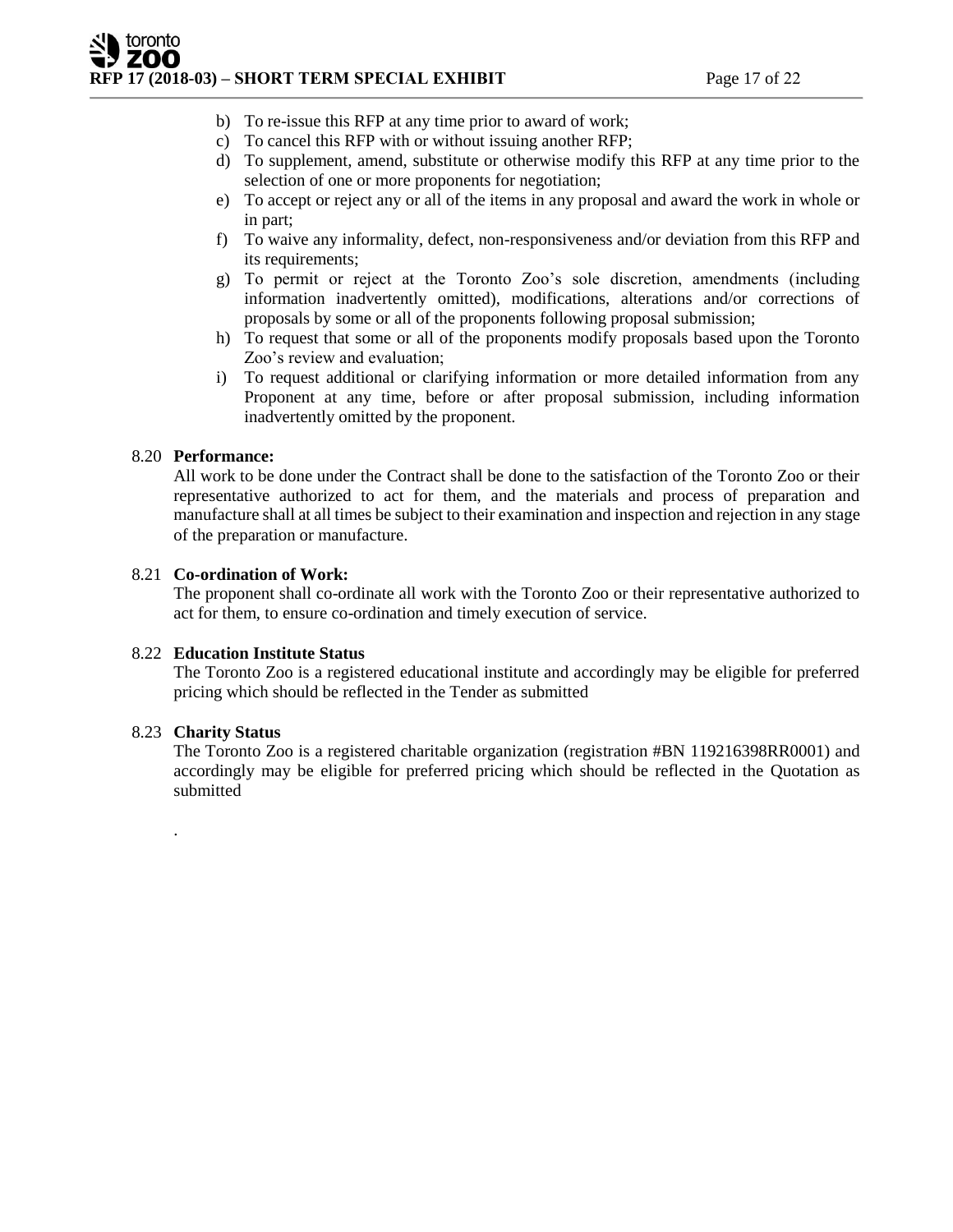#### **9.0 SUBMISSION FORMS**

The undersigned Proponent having reviewed and fully understood the RFP and all terms and requirements of the RFP and all terms and conditions of the RFP and information provided, hereby submits the attached Proposal and supporting materials ("the Proposal") in accordance.

I/We, hereby, have received, allowed for and included as part of our submission all issued Addendum numbered \_\_\_\_\_\_\_\_\_\_.

The Board of Management of the Toronto Zoo reserves the right to reject any or all Proposals or to accept any Proposal, should it deem such action to be in its interests.

By submitting a Proposal the Proponent agrees to all of the terms and conditions of this Request for Proposal.

By signing and submitting this proposal, you are agreeing to the release of your proposal information, as deemed necessary by the Board, in order to conduct business associated with this proposal or project.

| <b>COMPANY INFORMATION</b> |           |
|----------------------------|-----------|
| Company Name:              |           |
|                            |           |
| Name of authorized         |           |
| Signing Officer            | Title:    |
| Signature:                 | Date:     |
|                            |           |
| <b>Contact Name:</b>       | Title:    |
|                            |           |
| Address:                   |           |
| Telephone #:               | Fax #:    |
|                            |           |
| Email:                     | Web Site: |
|                            |           |
| HST#:                      |           |
|                            |           |

| <b>DISCOUNT</b>                                       |  | <b>Discount</b> | <b>Days</b> |
|-------------------------------------------------------|--|-----------------|-------------|
| Discount allowed for prompt payment and period within |  | $\%$            |             |
| which invoice must be paid to qualify.                |  |                 |             |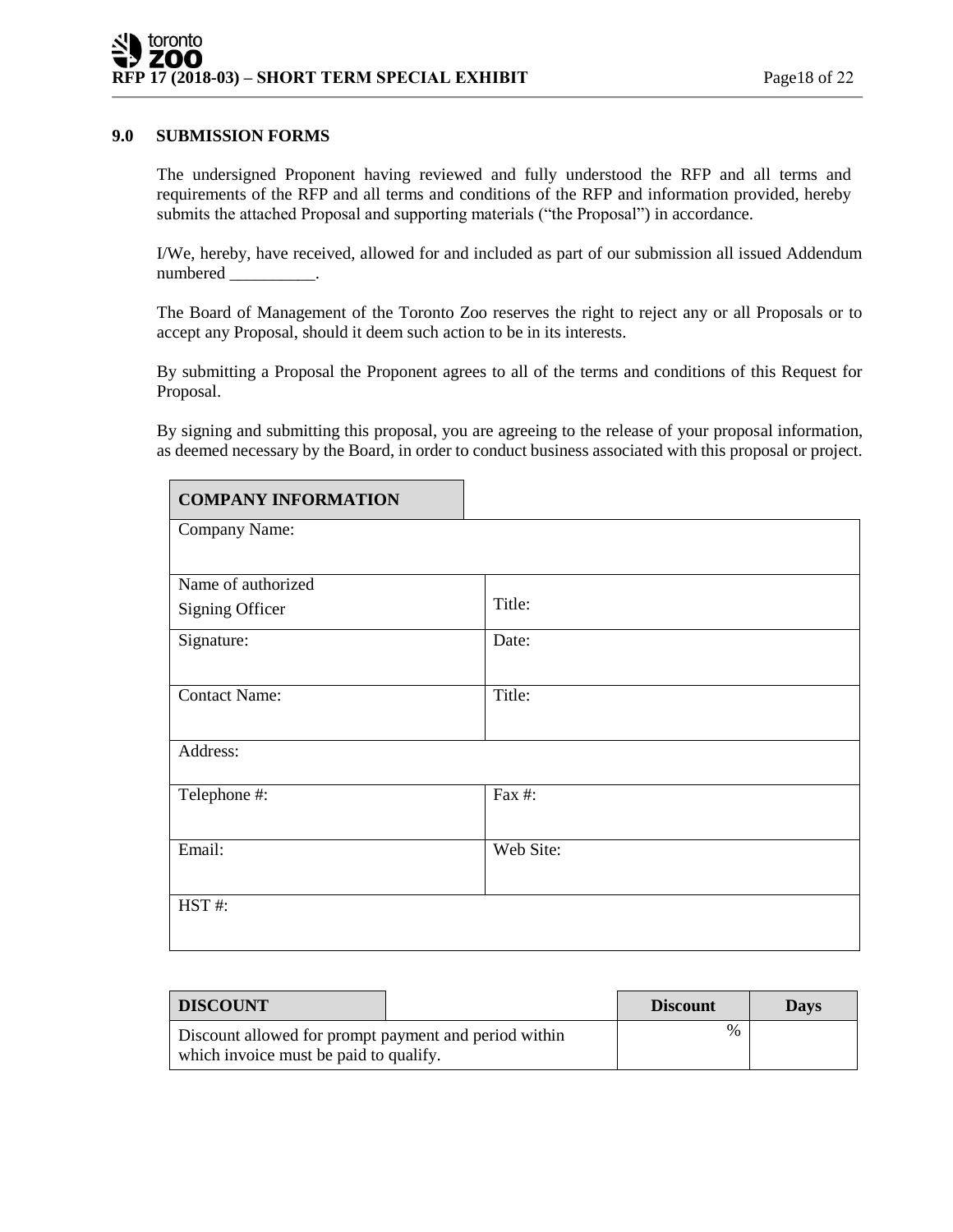# **REP 17** (2018-03) – **SHORT TERM SPECIAL EXHIBIT** Page 19 of 22

# 9.1 **PROPOSAL RENTAL RATE PRICE SCHEDULE**

| <b>Description</b><br>May 5, 2019 to January 05. 2020                                                                                                                                         | Price complete, rental rate per month HST<br>excluded IN CDN DOLLARS |
|-----------------------------------------------------------------------------------------------------------------------------------------------------------------------------------------------|----------------------------------------------------------------------|
| <b>Exhibit</b> - all that is required for display including<br>décor, equipment, shipping, custom and duties,<br>assembly and dismantling, servicing of equipment<br>(not including lighting) |                                                                      |
| <b>Sound and Lighting - for all that is required for</b><br>the Exhibit                                                                                                                       |                                                                      |
| Other (specify)                                                                                                                                                                               |                                                                      |
| <b>Subtotal</b>                                                                                                                                                                               |                                                                      |
| $HST^*$                                                                                                                                                                                       |                                                                      |
| <b>Total</b>                                                                                                                                                                                  |                                                                      |

\*The Toronto Zoo pays all applicable taxes (subject to withholding taxes)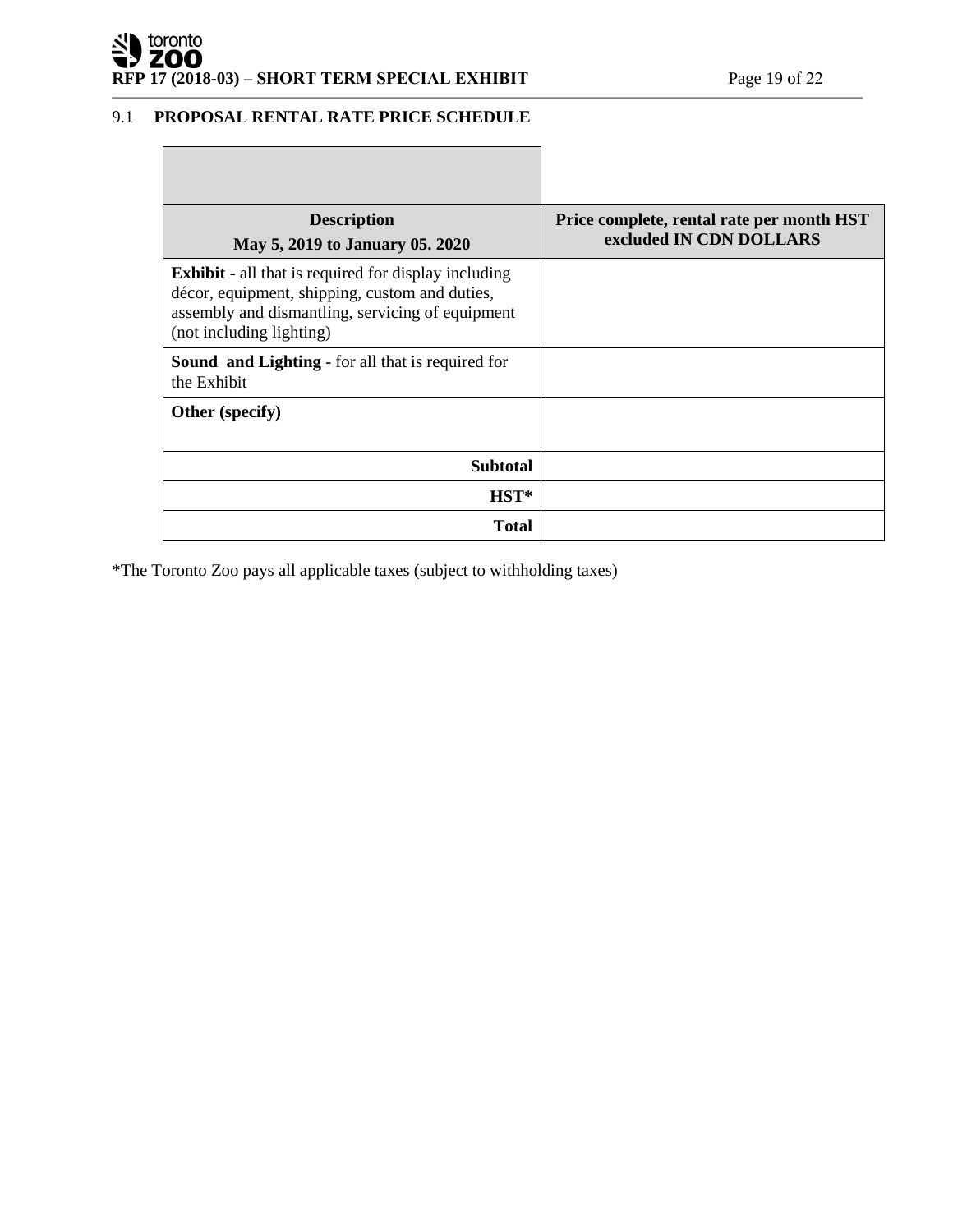# **SUBMISSION LABEL**

**This address label should be printed and affixed to the front of your sealed tender, quotation and proposal envelope/package submission. Toronto Zoo will not be held responsible for envelopes and packages that are not properly labeled or submitted to an address other than the one listed on this label.**

**Proponent Name** 

**RFP 18 (2018-03)- SHORT TERM SPECIAL EXHIBIT Closing: Thursday, 2018-04-12, 12:00 hours (noon) local time**

**TO BE RETURNED TO**

**TORONTO ZOO ATTENTION: SUPERVISOR, PURCHASING & SUPPLY ADMINISTRATIVE SUPPORT CENTRE 361A OLD FINCH AVE. TORONTO, ONTARIO M1B 5K7**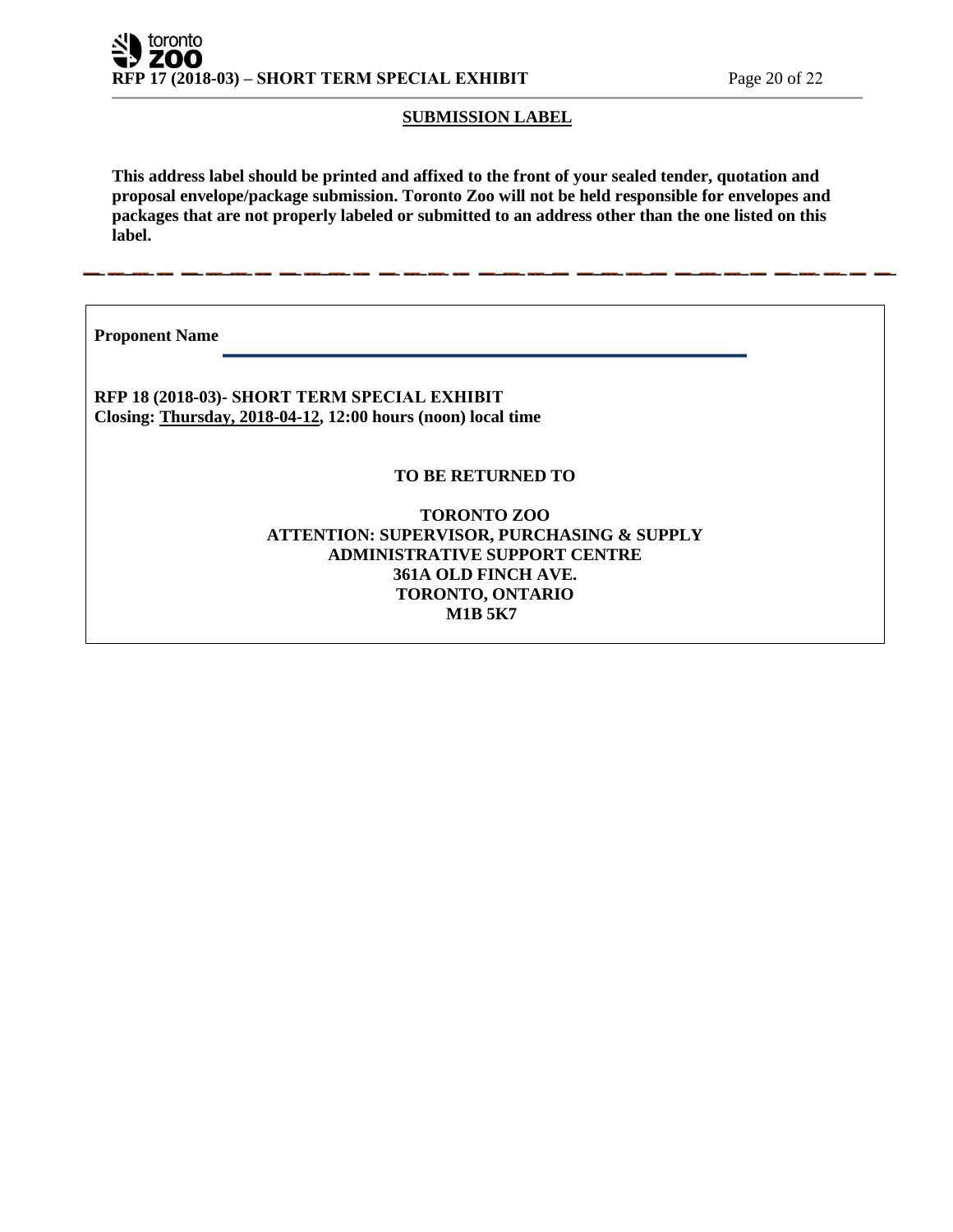# toronto ZOO **RFP 17 (2018-03) – SHORT TERM SPECIAL EXHIBIT** Page 21 of 22

# **NOTICE ON NO BID**

#### **INSTRUCTIONS:**

It is important to the Toronto Zoo to receive a reply from all invited bidders. If you are unable, or do not wish to submit a bid, please complete the following portions of this form. State your reason for not bidding by checking the applicable box(es) or by explaining briefly in the space provided. It is not necessary to return any other Request for Proposal/Quotation/Tender documents or forms. Please just return this completed form by fax or by mail prior to the official closing date. Purchasing and Supply Fax Number: (416) 392-6711.

| A Proposal/Quotation/Tender is not submitted for the following reason(s): |                                                                      |
|---------------------------------------------------------------------------|----------------------------------------------------------------------|
| Project/quantity too large.                                               | Project/quantity too small.<br>$\bullet$                             |
| We do not offer services or commodities to<br>these requirements          | Cannot meet delivery or completion<br>requirement                    |
| We do not offer this service or commodity.                                | Agreements with other company do not permit<br>us to sell directly.  |
| Cannot handle due to present commitments.                                 | Licensing restrictions                                               |
| Unable to bid competitively.                                              | We do not wish to bid on this service or<br>commodity in the future. |
| Insufficient information to prepare<br>quote/proposal/tender              | Specifications are not sufficiently defined                          |
| We are unable to meet bonding or insurance<br>requirements.               |                                                                      |

Other reasons or additional comments (please explain):

| Company Name:          |  |
|------------------------|--|
| Address                |  |
| <b>Contact Person:</b> |  |
| Signature of           |  |
| Company                |  |
| Representative:        |  |
| Date:                  |  |
| Phone Number:          |  |
| Email address          |  |

**Toronto Zoo Accessible Customer Service Training Requirements:** 

# **ACCESSIBILITY FOR ONTARIANS WITH DISABILITIES STANDARDS**